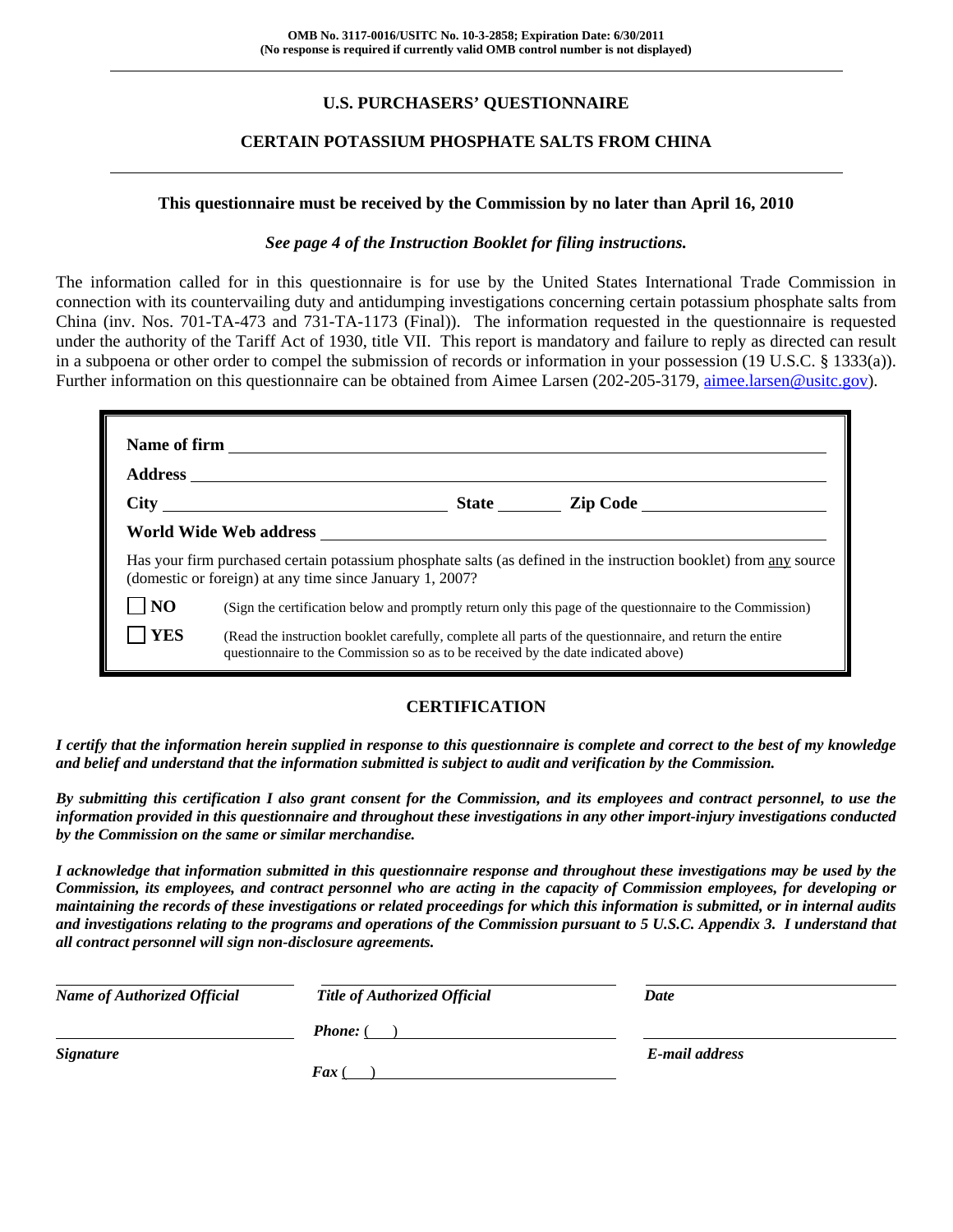## **PART I.—GENERAL INFORMATION**

 $\overline{a}$ 

The questions in this questionnaire have been reviewed with market participants to ensure that issues of concern are adequately addressed and that data requests are sufficient, meaningful, and as limited as possible. Public reporting burden for this questionnaire is estimated to average 25 hours per response, including the time for reviewing instructions, searching existing data sources, gathering the data needed, and completing and reviewing the questionnaire. Send comments regarding the accuracy of this burden estimate or any other aspect of this collection of information, including suggestions for reducing the burden, to the Office of Investigations, U.S. International Trade Commission, 500 E Street, SW, Washington, DC 20436.

I-1a. **OMB statistics.--**Please report the actual number of hours required and the cost to your firm of preparing the reply to this questionnaire and completing the form.

hours dollars

- I-1b. **OMB feedback.--**We are interested in any comments you may have for improving this questionnaire in general or the clarity of specific questions. Please attach such comments to your response or send them to the above address.
- I-2. **Establishments covered.--**Provide the name and address of establishment(s) covered by this questionnaire (see page 3 of the instruction booklet for reporting guidelines). If your firm is publicly traded, please specify the stock exchange and trading symbol.
- I-3. **Ownership.--**Is your firm owned, in whole or in part, by any other firm?  $\Box$  No  $\Box$  Yes--List the following information. Firm name Address Extent of ownership l l I-4. **Related SUBJECT importers/exporters.--**Does your firm have any related firms, either
	- domestic or foreign, which are engaged in importing certain potassium phosphate salts from China into the United States or which are engaged in exporting certain potassium phosphate salts from China to the United States?

| $\Box$ No | $\Box$ Yes--List the following information. |         |             |  |
|-----------|---------------------------------------------|---------|-------------|--|
| Firm name |                                             | Address | Affiliation |  |
|           |                                             |         |             |  |
|           |                                             |         |             |  |
|           |                                             |         |             |  |
|           |                                             |         |             |  |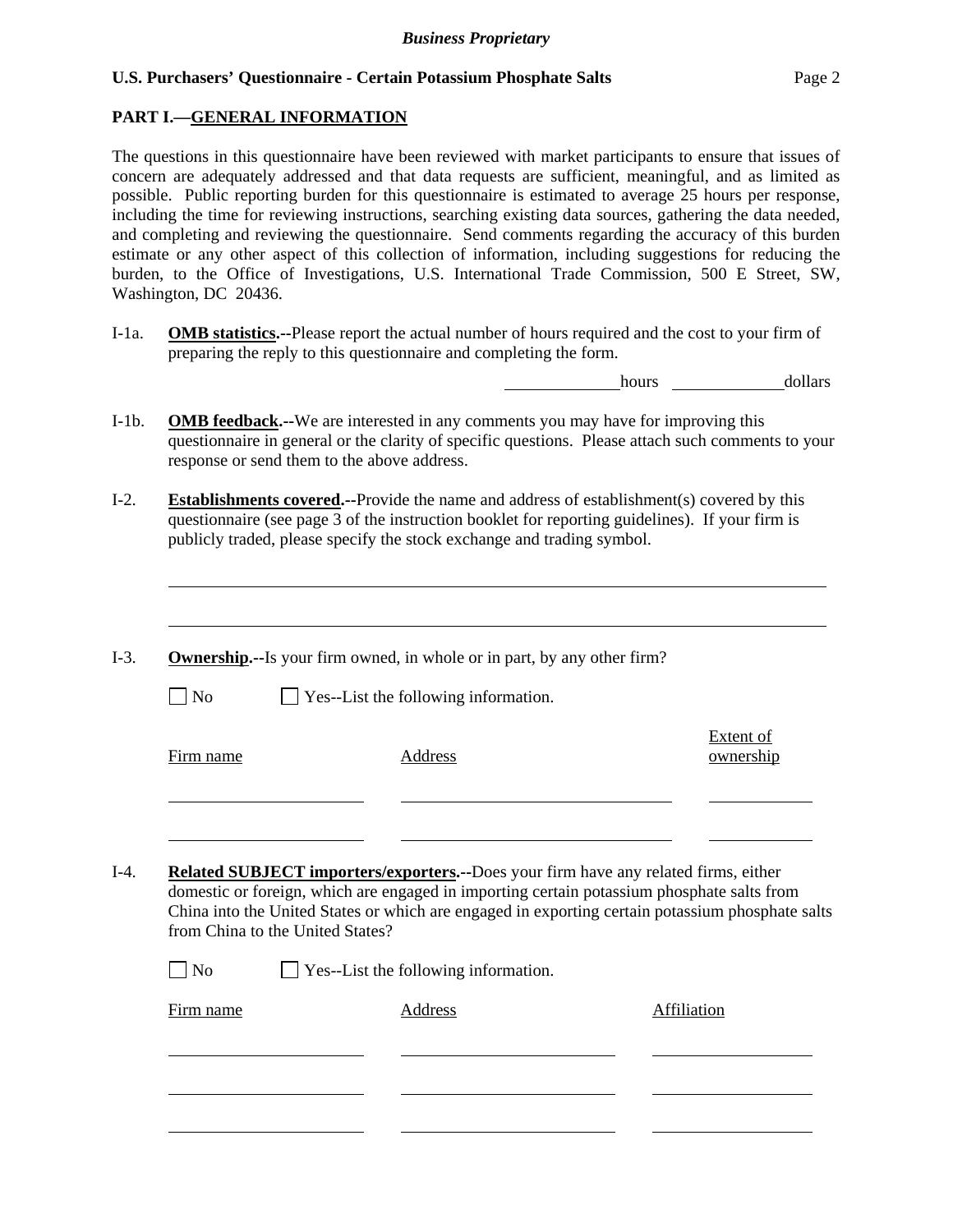## **PART I.--GENERAL INFORMATION***--Continued*

|                             |                       | potassium phosphate salts from countries other than China to the United States? | <b>Related NONSUBJECT importers/exporters.--Does your firm have any related firms, either</b><br>domestic or foreign, which are engaged in importing certain potassium phosphate salts from<br>countries other than China into the United States or which are engaged in exporting certain |
|-----------------------------|-----------------------|---------------------------------------------------------------------------------|--------------------------------------------------------------------------------------------------------------------------------------------------------------------------------------------------------------------------------------------------------------------------------------------|
| $\exists$ No                |                       | Yes--List the following information.                                            |                                                                                                                                                                                                                                                                                            |
|                             | Firm name and country | <b>Address</b>                                                                  | <b>Affiliation</b>                                                                                                                                                                                                                                                                         |
|                             |                       |                                                                                 |                                                                                                                                                                                                                                                                                            |
|                             |                       |                                                                                 |                                                                                                                                                                                                                                                                                            |
|                             |                       | are engaged in the production of certain potassium phosphate salts?             | <b>Related producers.</b> --Does your firm have any related firms, either domestic or foreign, which                                                                                                                                                                                       |
| $\overline{\phantom{a}}$ No |                       | Yes--List the following information.                                            |                                                                                                                                                                                                                                                                                            |
| Firm name                   |                       | <b>Address</b>                                                                  | Affiliation                                                                                                                                                                                                                                                                                |
|                             |                       |                                                                                 |                                                                                                                                                                                                                                                                                            |
|                             |                       |                                                                                 |                                                                                                                                                                                                                                                                                            |
|                             |                       |                                                                                 |                                                                                                                                                                                                                                                                                            |
|                             |                       |                                                                                 |                                                                                                                                                                                                                                                                                            |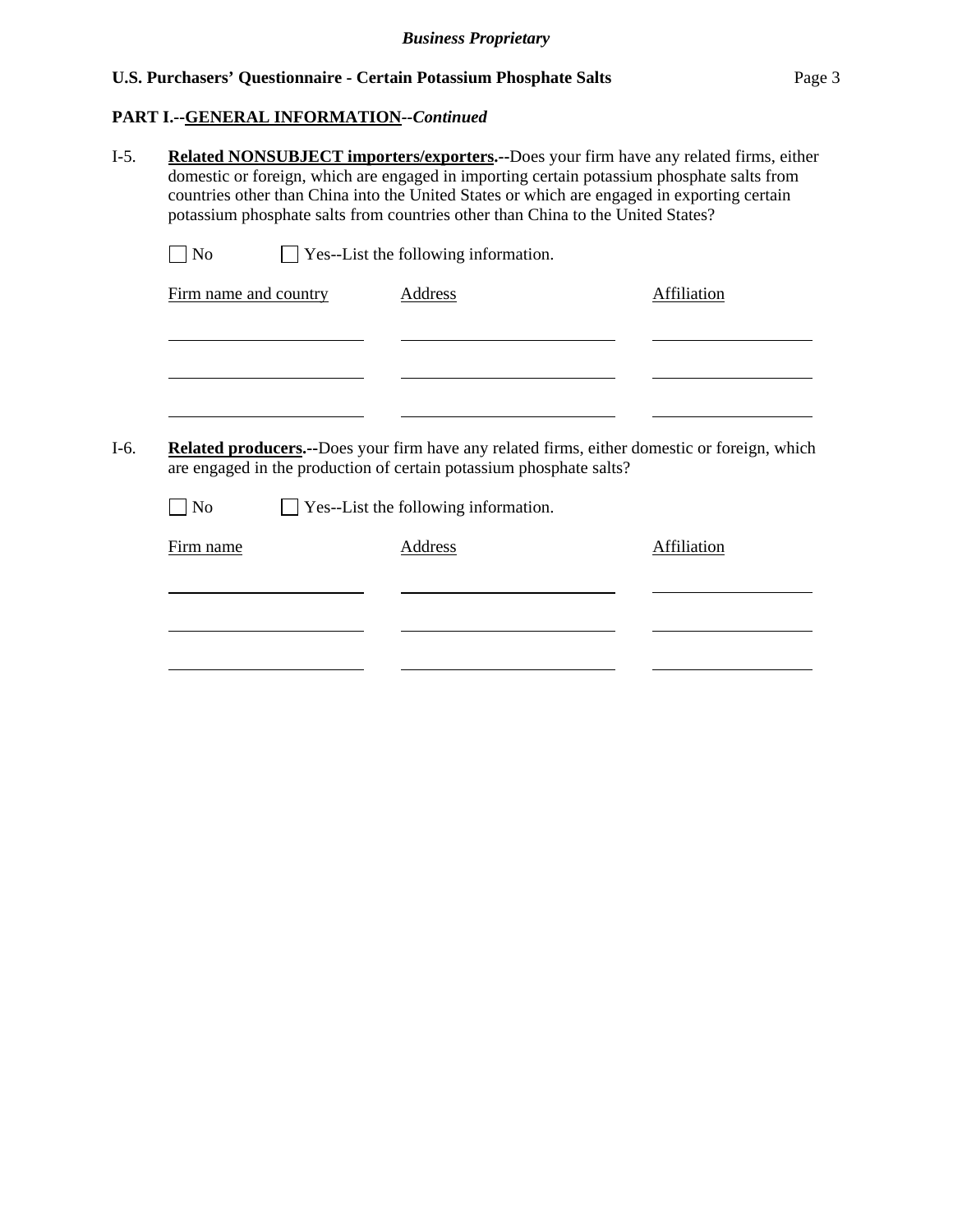#### **PART II.--PURCHASES**

**For the remaining questions, please answer separately for DKP, MKP, and TKPP, unless the answer for all three certain potassium phosphate salts are the same. Additionally, if your answers vary between anhydrous and solution form for DKP, MKP, and TKPP, please also answer separately. Some questions have already been prepared for separate answers. Please answer with respect to all products with which you are familiar.** 

**Contact information (Purchases).--**Who should be contacted regarding the information requested in parts II to IV?

Company contact:

| Company comact. |                |                |  |
|-----------------|----------------|----------------|--|
|                 | Name and title |                |  |
|                 |                |                |  |
|                 | Phone number   | E-mail address |  |

II-1. **Purchases.--**Report, as indicated below, your firm's purchases (either directly or through a sales agent or broker) of each of the certain potassium phosphate salts. Report based on delivery date, not order date.

| (Quantity in 1,000 pounds dry weight, value in \$1,000 dollars)         |      |      |      |                   |                   |
|-------------------------------------------------------------------------|------|------|------|-------------------|-------------------|
| <b>Item</b>                                                             | 2007 | 2008 | 2009 | Jan.-June<br>2009 | Jul.-Dec.<br>2009 |
| Purchases of DKP produced in--<br><b>The United States:</b><br>Quantity |      |      |      |                   |                   |
| Value                                                                   |      |      |      |                   |                   |
| China:<br>Quantity                                                      |      |      |      |                   |                   |
| Value                                                                   |      |      |      |                   |                   |
| All other countries: <sup>1</sup><br>Quantity                           |      |      |      |                   |                   |
| Value                                                                   |      |      |      |                   |                   |
| Please identify these countries:                                        |      |      |      |                   |                   |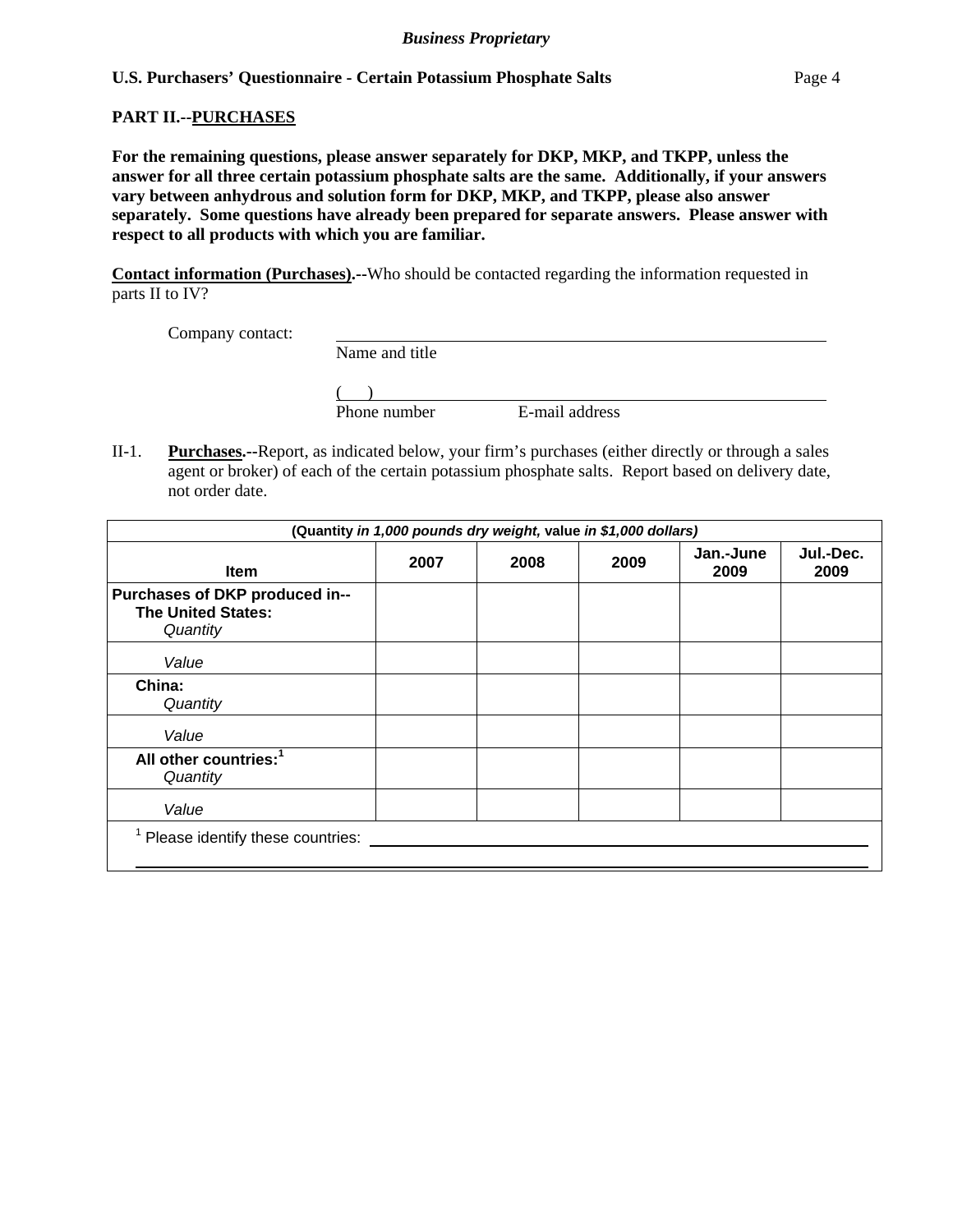## **PART II.--PURCHASES***--Continued*

## II-1. **Purchases.—***Continued*

| (Quantity in 1,000 pounds dry weight, value in \$1,000 dollars)         |      |      |      |                   |                   |
|-------------------------------------------------------------------------|------|------|------|-------------------|-------------------|
| <b>Item</b>                                                             | 2007 | 2008 | 2009 | Jan.-June<br>2009 | Jul.-Dec.<br>2009 |
| Purchases of MKP produced in--<br><b>The United States:</b><br>Quantity |      |      |      |                   |                   |
| Value                                                                   |      |      |      |                   |                   |
| China:<br>Quantity                                                      |      |      |      |                   |                   |
| Value                                                                   |      |      |      |                   |                   |
| All other countries: <sup>1</sup><br>Quantity                           |      |      |      |                   |                   |
| Value                                                                   |      |      |      |                   |                   |
| <sup>1</sup> Please identify these countries:                           |      |      |      |                   |                   |

| (Quantity in 1,000 pounds dry weight, value in \$1,000 dollars)          |      |      |      |                   |                   |
|--------------------------------------------------------------------------|------|------|------|-------------------|-------------------|
| <b>Item</b>                                                              | 2007 | 2008 | 2009 | Jan.-June<br>2009 | Jul.-Dec.<br>2009 |
| Purchases of TKPP produced in--<br><b>The United States:</b><br>Quantity |      |      |      |                   |                   |
| Value                                                                    |      |      |      |                   |                   |
| China:<br>Quantity                                                       |      |      |      |                   |                   |
| Value                                                                    |      |      |      |                   |                   |
| All other countries: <sup>1</sup><br>Quantity                            |      |      |      |                   |                   |
| Value                                                                    |      |      |      |                   |                   |
| Please identify these countries:                                         |      |      |      |                   |                   |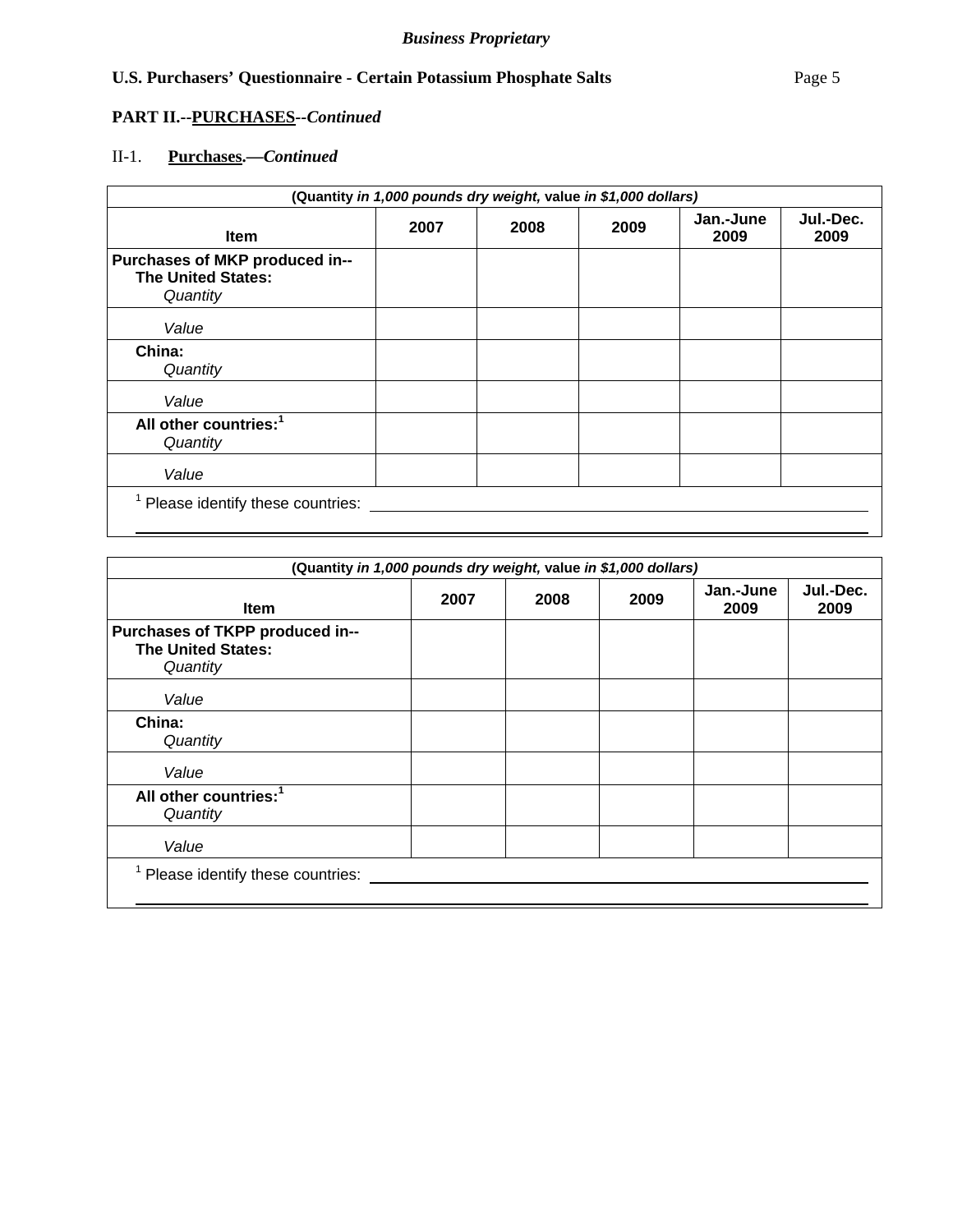## **PART II.--PURCHASES***--Continued*

II-2. **Changes in purchasing patterns.—**Please indicate how the relative levels of your firm's purchases of each of the certain potassium phosphate salts from different sources (both domestic and foreign) have changed in the last three years.

| VNF                        |              |                              |  |  |
|----------------------------|--------------|------------------------------|--|--|
| <b>Source of purchases</b> | <b>Trend</b> | <b>Explanation for trend</b> |  |  |
| <b>The United States</b>   | Decreased    |                              |  |  |
|                            | Increased    |                              |  |  |
|                            | Constant     |                              |  |  |
|                            | Fluctuated   |                              |  |  |
| China                      | Decreased    |                              |  |  |
|                            | Increased    |                              |  |  |
|                            | Constant     |                              |  |  |
|                            | Fluctuated   |                              |  |  |
| All other countries        | Decreased    |                              |  |  |
|                            | Increased    |                              |  |  |
|                            | Constant     |                              |  |  |
|                            | Fluctuated   |                              |  |  |

# **DKP**

## **MKP**

| <b>Source of purchases</b> | <b>Trend</b> | <b>Explanation for trend</b> |
|----------------------------|--------------|------------------------------|
| <b>The United States</b>   | Decreased    |                              |
|                            | Increased    |                              |
|                            | Constant     |                              |
|                            | Fluctuated   |                              |
| China                      | Decreased    |                              |
|                            | Increased    |                              |
|                            | Constant     |                              |
|                            | Fluctuated   |                              |
| All other countries        | Decreased    |                              |
|                            | Increased    |                              |
|                            | Constant     |                              |
|                            | Fluctuated   |                              |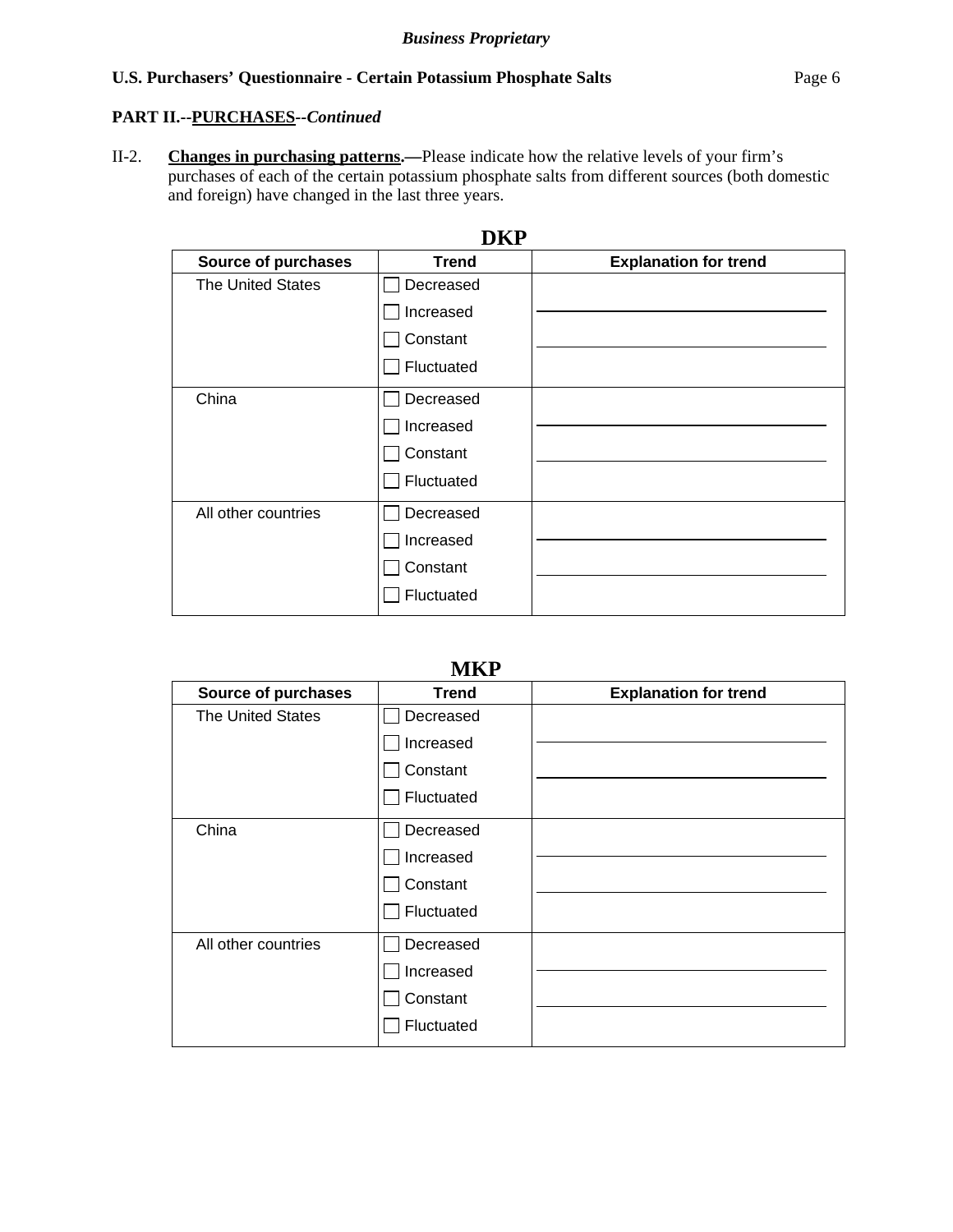#### **PART II.--PURCHASES***--Continued*

## II-2. **Changes in purchasing patterns.—***Continued*

| <b>TKPP</b>              |                 |                              |  |  |
|--------------------------|-----------------|------------------------------|--|--|
| Source of purchases      | <b>Trend</b>    | <b>Explanation for trend</b> |  |  |
| <b>The United States</b> | Decreased       |                              |  |  |
|                          | Increased       |                              |  |  |
|                          | $\Box$ Constant |                              |  |  |
|                          | Fluctuated      |                              |  |  |
| China                    | Decreased       |                              |  |  |
|                          | Increased       |                              |  |  |
|                          | Constant        |                              |  |  |
|                          | Fluctuated      |                              |  |  |
| All other countries      | Decreased       |                              |  |  |
|                          | Increased       |                              |  |  |
|                          | Constant        |                              |  |  |
|                          | Fluctuated      |                              |  |  |

II-3. **Purchases from one country only**.--If your firm has purchased certain potassium phosphate salts from only one country, please explain the reasons for doing so.

**DKP**:

**MKP**:

 $\overline{a}$ 

 $\overline{a}$ 

 $\overline{a}$ 

**TKPP**: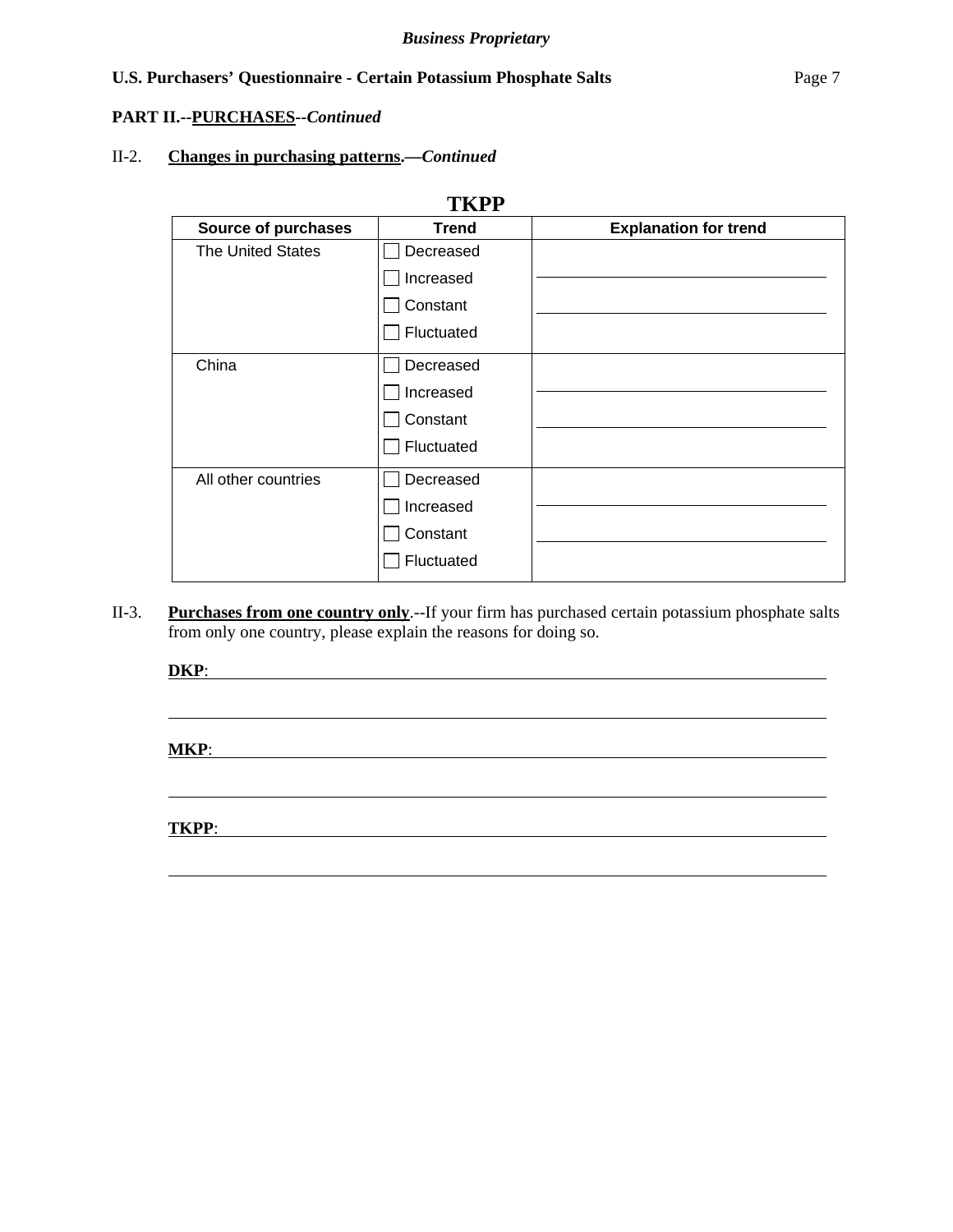## **PART II.--PURCHASES***--Continued*

II-4. **Supplier identification.--**Please identify below the names and addresses of your firm's **FIVE** largest suppliers for certain potassium phosphate salts since 2007. Please also provide the name and telephone number of a contact person and the share of the quantity of your firm's total shipments of certain potassium phosphate salts that each of these customers accounted for in 2009.

| No.                     | Supplier's<br>name | Street address (not<br>P.O. box), city, state,<br>and zip code | <b>Contact</b><br>person | <b>Telephone</b><br>number or e-mail<br>address | Type of<br>product<br>supplied | Share of<br>2009<br>purchases<br>(%) |
|-------------------------|--------------------|----------------------------------------------------------------|--------------------------|-------------------------------------------------|--------------------------------|--------------------------------------|
| 1                       |                    |                                                                |                          |                                                 |                                |                                      |
| $\overline{\mathbf{2}}$ |                    |                                                                |                          |                                                 |                                |                                      |
| $\overline{\mathbf{3}}$ |                    |                                                                |                          |                                                 |                                |                                      |
| $\overline{\mathbf{4}}$ |                    |                                                                |                          |                                                 |                                |                                      |
| 5                       |                    |                                                                |                          |                                                 |                                |                                      |

**MKP:** 

| No.                     | Supplier's<br>name | Street address (not<br>P.O. box), city, state,<br>and zip code | <b>Contact</b><br>person | <b>Telephone</b><br>number or e-mail<br>address | Type of<br>product<br>supplied | Share of<br>2009<br>purchases<br>(%) |
|-------------------------|--------------------|----------------------------------------------------------------|--------------------------|-------------------------------------------------|--------------------------------|--------------------------------------|
| 1                       |                    |                                                                |                          |                                                 |                                |                                      |
| $\overline{\mathbf{2}}$ |                    |                                                                |                          |                                                 |                                |                                      |
| $\mathbf{3}$            |                    |                                                                |                          |                                                 |                                |                                      |
| $\overline{\mathbf{4}}$ |                    |                                                                |                          |                                                 |                                |                                      |
| 5                       |                    |                                                                |                          |                                                 |                                |                                      |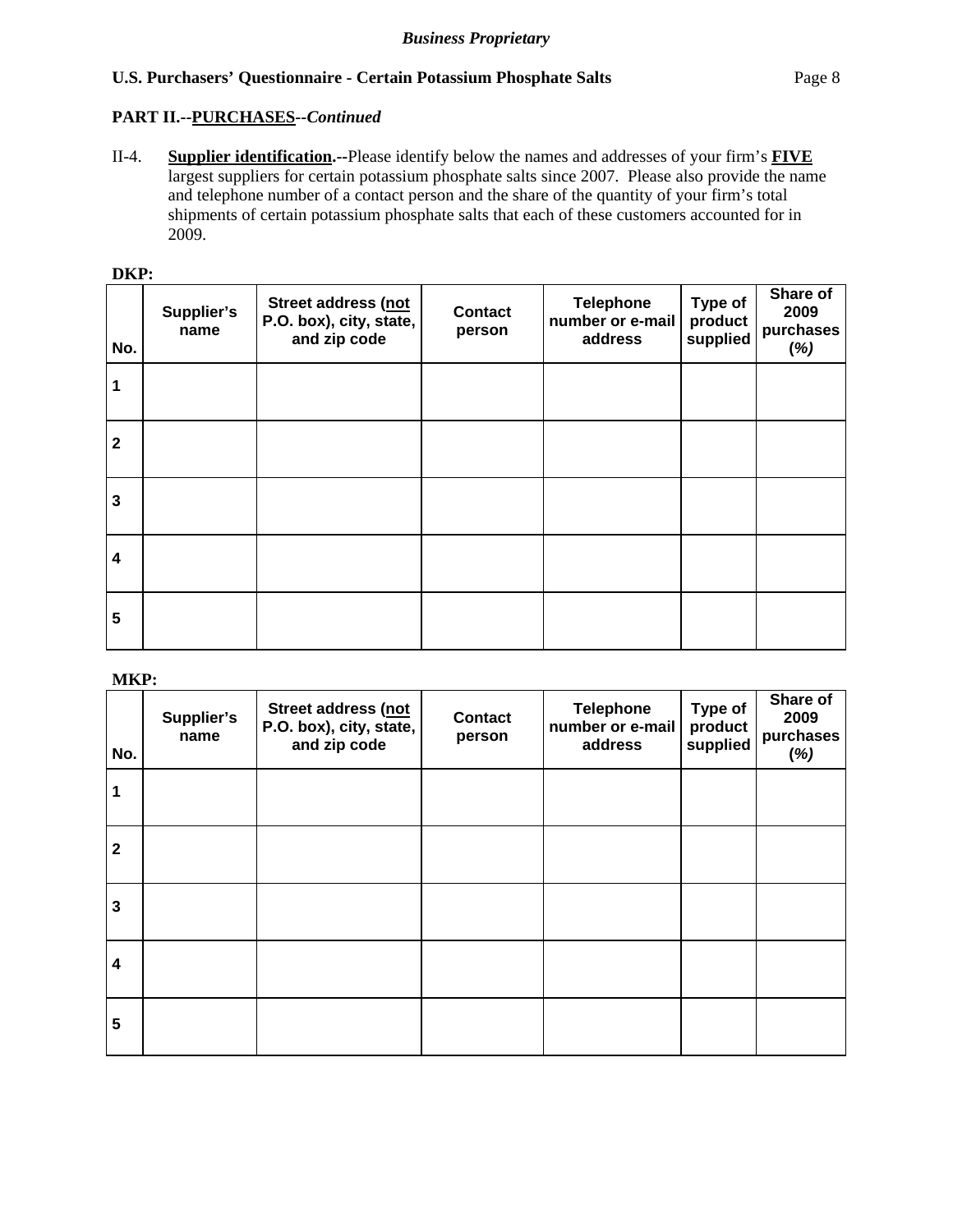## **PART II.--PURCHASES***--Continued*

**TKPP:** 

| No.                     | Supplier's<br>name | Street address (not<br>P.O. box), city, state,<br>and zip code | <b>Contact</b><br>person | <b>Telephone</b><br>number or e-mail<br>address | Type of<br>product<br>supplied | Share of<br>2009<br>purchases<br>(%) |
|-------------------------|--------------------|----------------------------------------------------------------|--------------------------|-------------------------------------------------|--------------------------------|--------------------------------------|
| 1                       |                    |                                                                |                          |                                                 |                                |                                      |
| $\overline{2}$          |                    |                                                                |                          |                                                 |                                |                                      |
| $\overline{\mathbf{3}}$ |                    |                                                                |                          |                                                 |                                |                                      |
| $\overline{\mathbf{4}}$ |                    |                                                                |                          |                                                 |                                |                                      |
| 5                       |                    |                                                                |                          |                                                 |                                |                                      |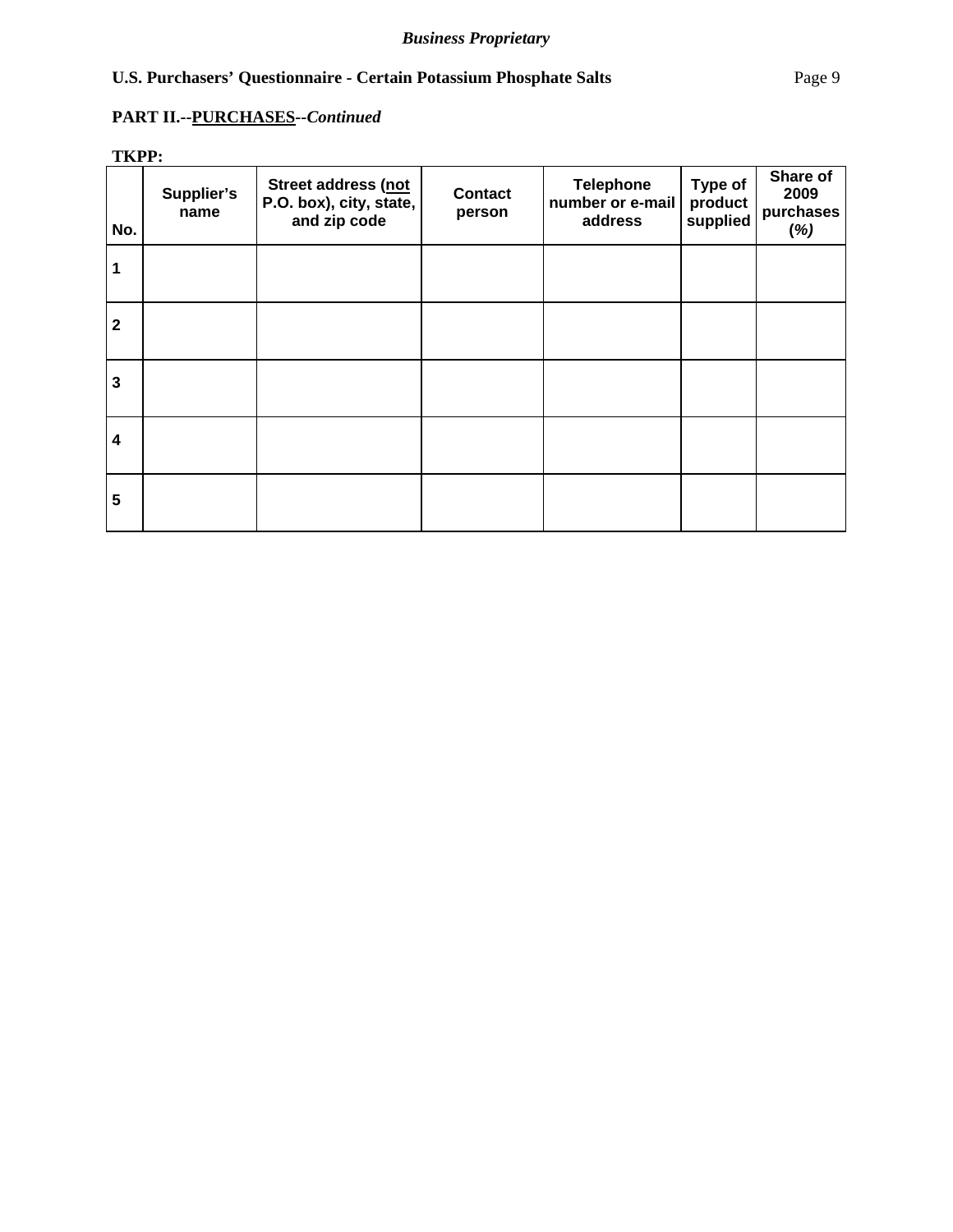l

### **PART III.--MARKET CHARACTERISTICS AND PURCHASING PRACTICES**

III-1. **Firm type.--**Which of the following best describes your firm as a purchaser of certain potassium phosphate salts (check all that apply)?

| End user         |  |
|------------------|--|
| Distributor      |  |
| Other (Describe: |  |

III-2. **Competition for sales.--**If you are a distributor or reseller of certain potassium phosphate salts, do you compete for sales to your customers with the manufacturers or importers from which you purchase certain potassium phosphate salts?

| $\Box$ No | $\Box$ Yes--Please describe |
|-----------|-----------------------------|
|           |                             |

- III-3. **Types of customers.--**If your firm is a distributor or reseller of certain potassium phosphate salts, what are the major types of consumers to which you sell certain potassium phosphate salts?
- III-4. **End uses.--**If your firm is an end user of certain potassium phosphate salts, list in order of quantity of each of the certain potassium phosphate salts consumed, the top 3 products for which your firm purchases certain potassium phosphate salts as a component part or input. Please indicate what percentage of the total cost is accounted for by certain potassium phosphate salts (and NOTE: this percentage should not add to 100 percent).

| DKP:    | Share of total cost of end |
|---------|----------------------------|
| End use | product (percent)          |
|         |                            |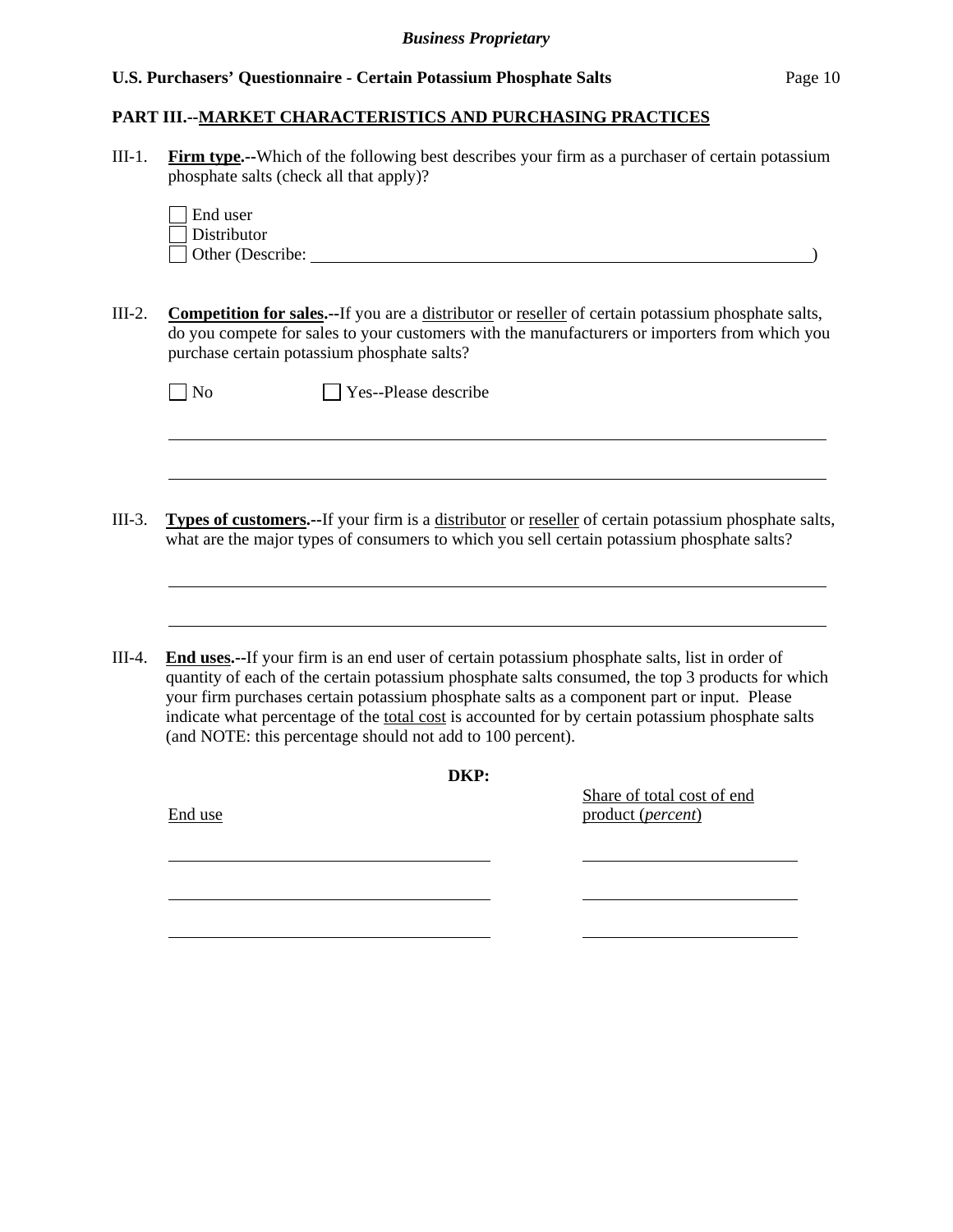## **PART III.--MARKET CHARACTERISTICS AND PURCHASING PRACTICES***--Continued*

| $III-4.$ | <b>End uses.--Continued</b><br>End use | MKP:         | Share of total cost of end<br>product (percent) |
|----------|----------------------------------------|--------------|-------------------------------------------------|
|          |                                        |              |                                                 |
|          | End use                                | <b>TKPP:</b> | Share of total cost of end<br>product (percent) |
|          |                                        |              |                                                 |

## III-5. **Demand for end use products.--**

(a) If your firm is an end user of certain potassium phosphate salts, has the demand for your firm's final products incorporating certain potassium phosphate salts changed since 2007?

|     | DKP:  | Increased | No Change                                                                            | Decreased | Fluctuated |
|-----|-------|-----------|--------------------------------------------------------------------------------------|-----------|------------|
|     | MKP:  | Increased | $\Box$ No Change                                                                     | Decreased | Fluctuated |
|     | TKPP: | Increased | $\vert$ No Change                                                                    | Decreased | Fluctuated |
| (b) |       |           | Has this had any effect on your firm's demand for certain potassium phosphate salts? |           |            |
|     | No    |           | Yes--Please describe.                                                                |           |            |
|     |       |           |                                                                                      |           |            |
|     |       |           |                                                                                      |           |            |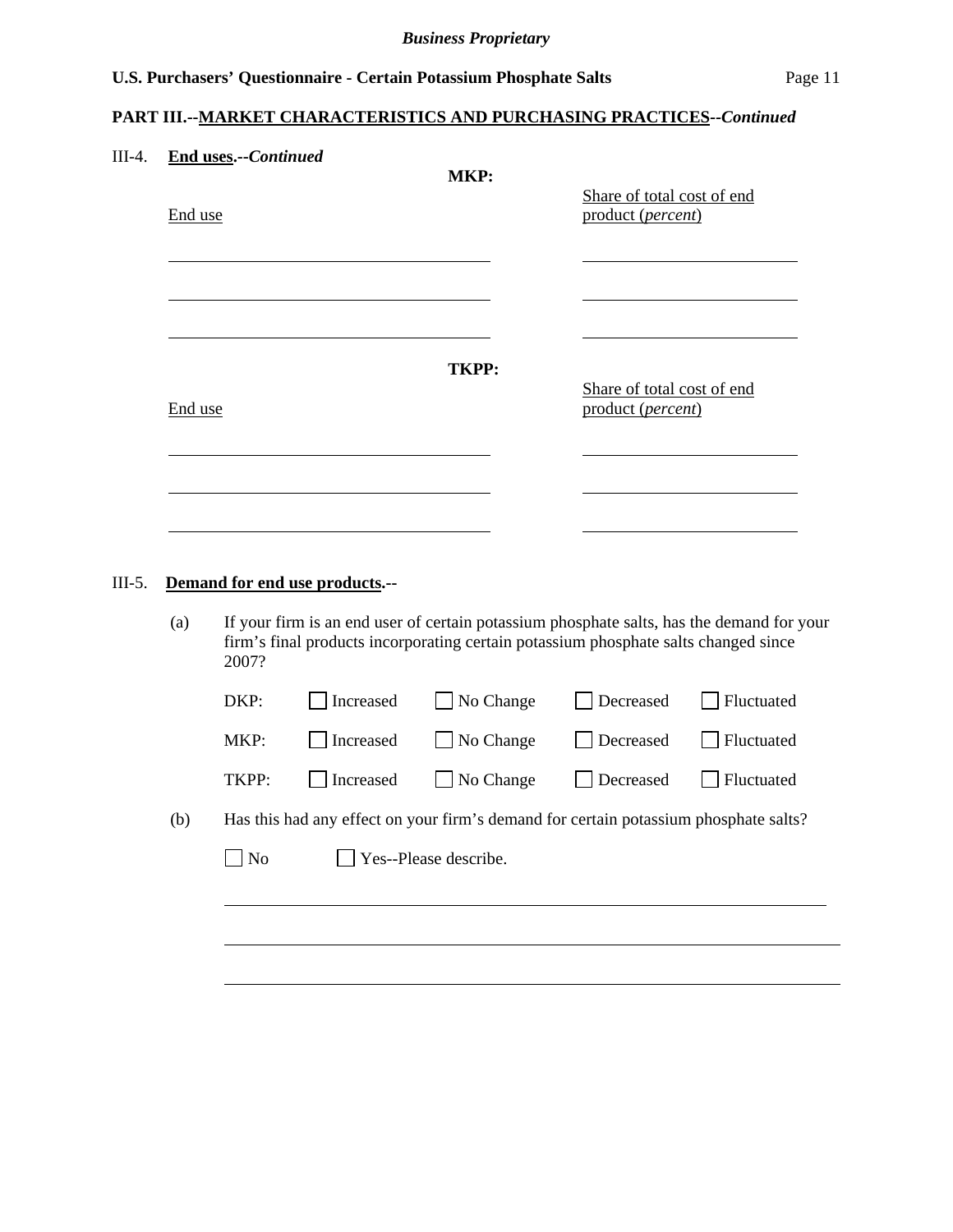#### **PART III.--MARKET CHARACTERISTICS AND PURCHASING PRACTICES***--Continued*

III-6 **Market share.**—Please estimate the share of your firm's purchases of DKP, MKP, and TKPP for the following specified end uses.

| <b>Phosphate salt</b> | <b>End Use</b>                              | Share of phosphate salt end<br>use (shares of quantity) |
|-----------------------|---------------------------------------------|---------------------------------------------------------|
|                       | Antifreeze                                  |                                                         |
|                       | Baked goods                                 |                                                         |
|                       | Buffering agent in compounding formulas     |                                                         |
|                       | Dairy (coffee creamers, processed cheese,   |                                                         |
| <b>DKP</b>            | evaporate milk)                             |                                                         |
|                       | Meat processing                             |                                                         |
|                       | Metal treatment                             |                                                         |
|                       | Other                                       |                                                         |
|                       | Total                                       | 100.0                                                   |
|                       | Buffering agent in compounding formulas     |                                                         |
|                       | Cement                                      |                                                         |
|                       | Chemical processing                         |                                                         |
|                       | Dog food                                    |                                                         |
| <b>MKP</b>            | Fertilizer                                  |                                                         |
|                       | Food & beverage (yeast, food nutrient)      |                                                         |
|                       | Fungicide                                   |                                                         |
|                       | Refractories                                |                                                         |
|                       | Other                                       |                                                         |
|                       | Total                                       | 100.0                                                   |
|                       | Boiler descaling, dyeing, non-food          |                                                         |
|                       | preservative                                |                                                         |
|                       | Buffering agent in compounding formulas     |                                                         |
|                       | Detergents, industrial cleaners, surfactant |                                                         |
|                       | (cleaning products)                         |                                                         |
|                       | Fertilizer                                  |                                                         |
| <b>TKPP</b>           | Food                                        |                                                         |
|                       | Household and industrial type products      |                                                         |
|                       | Metal finishing                             |                                                         |
|                       | Paints                                      |                                                         |
|                       | Pulp and paper                              |                                                         |
|                       | Water treatment                             |                                                         |
|                       | Other                                       |                                                         |
|                       | Total                                       | 100.0                                                   |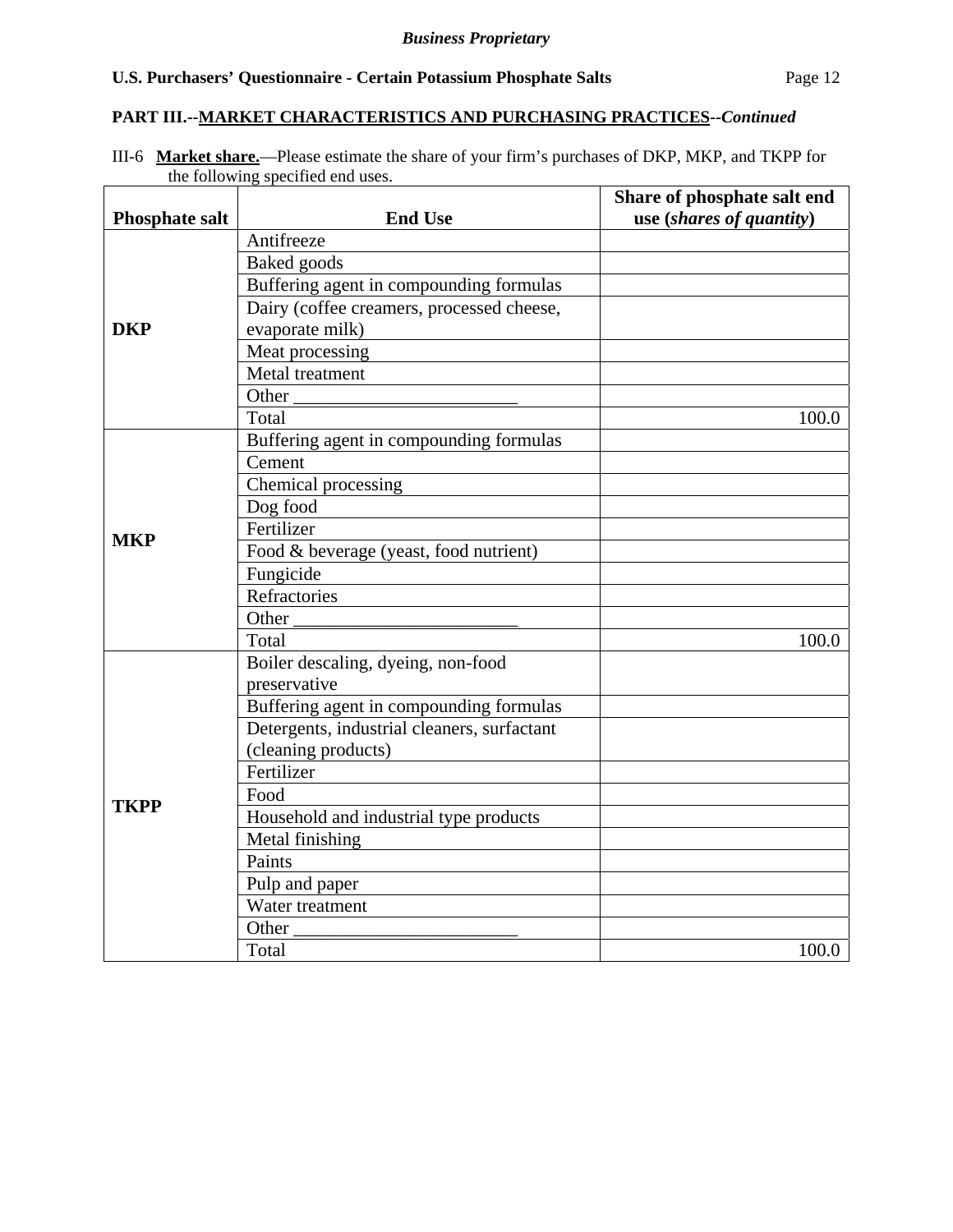## **PART III.--MARKET CHARACTERISTICS AND PURCHASING PRACTICES***--Continued*

#### III-7. **Substitutes.--**

l

(a) Can other products be substituted for certain potassium phosphate salts?

| DKP:  | $\vert$   No | $\lceil \ \vert$ Yes |
|-------|--------------|----------------------|
| MKP:  | $\vert$   No | $ $ $ $ Yes          |
| TKPP: | $\vert$   No | $\Gamma$   Yes       |

For each "Yes" response above, please list these substitute products in order of importance and give examples of applications and end uses for which they are substitutes.

| MKP:                       | <u> 1989 - Johann Barbara, martin amerikan basar dan basal dan basar dalam basal dan basal dan basal dan basal da</u>                                                                                                                                                           |               |  |
|----------------------------|---------------------------------------------------------------------------------------------------------------------------------------------------------------------------------------------------------------------------------------------------------------------------------|---------------|--|
|                            |                                                                                                                                                                                                                                                                                 |               |  |
|                            |                                                                                                                                                                                                                                                                                 |               |  |
|                            |                                                                                                                                                                                                                                                                                 |               |  |
| potassium phosphate salts? | Have changes in the prices of these substitute products affected the price for certain                                                                                                                                                                                          |               |  |
| DKP:                       | $\log$                                                                                                                                                                                                                                                                          | $\exists$ Yes |  |
| MKP:                       | N <sub>o</sub>                                                                                                                                                                                                                                                                  | $\exists$ Yes |  |
| TKPP:                      | $\overline{\rm N}$                                                                                                                                                                                                                                                              | $\bigcap$ Yes |  |
|                            | For each "Yes" response above, please describe to what degree the changes in the prices<br>of substitutes affect the price for each of the certain potassium phosphate salts? Does this<br>effect have a time lag? If so, how long is the time lag for each substitute product? |               |  |
| DKP:                       | <u> 1989 - Johann John Stein, marwolaeth a bhann an t-Amhainn an t-Amhainn an t-Amhainn an t-Amhainn an t-Amhain</u>                                                                                                                                                            |               |  |
|                            |                                                                                                                                                                                                                                                                                 |               |  |
|                            |                                                                                                                                                                                                                                                                                 |               |  |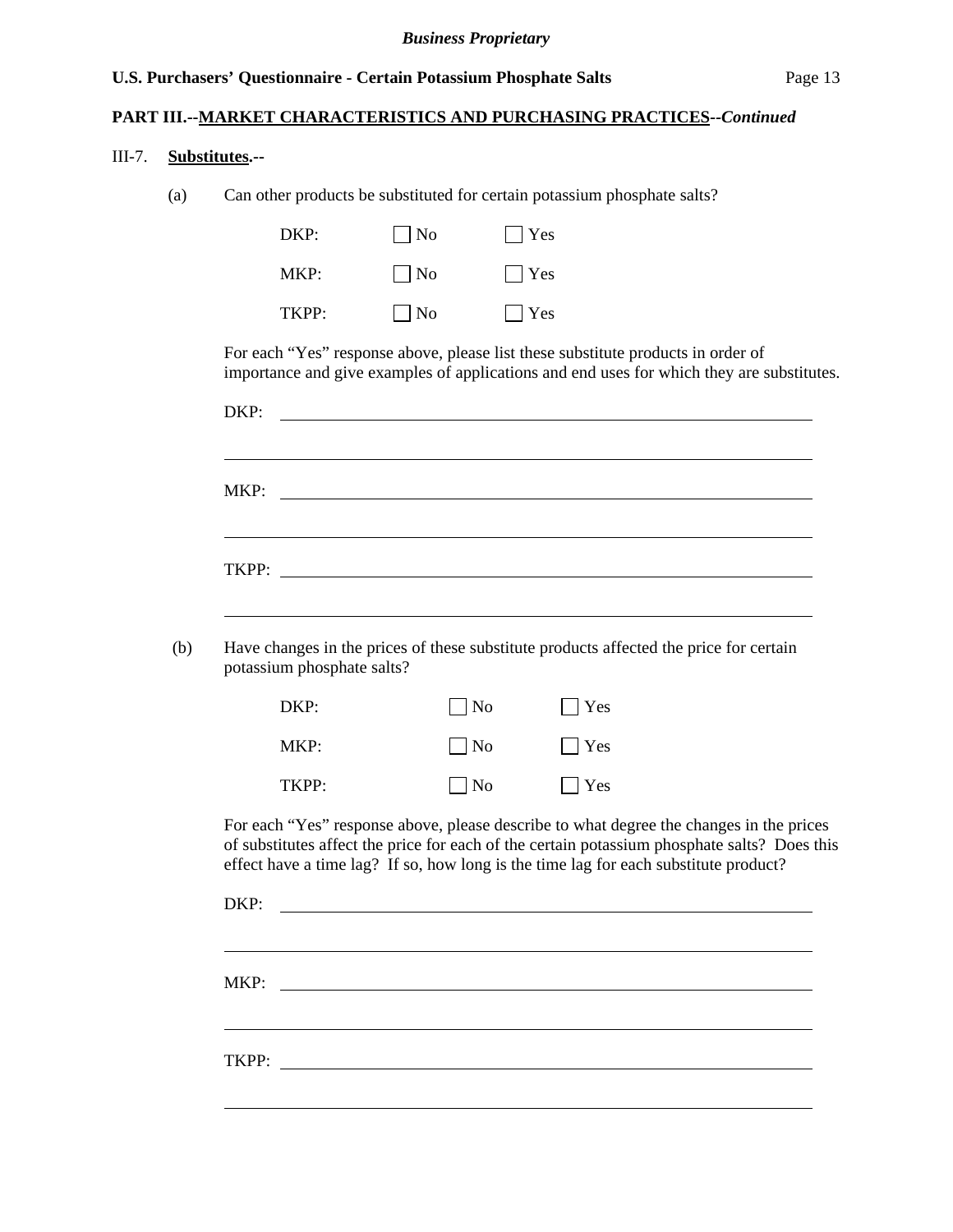#### **PART III.--MARKET CHARACTERISTICS AND PURCHASING PRACTICES***--Continued*

#### III-8 **Substitutability of anhydrous and solution form.**—

 $\overline{a}$ 

 $\overline{a}$ 

 $\overline{a}$ 

(a) How frequently is anhydrous DKP, MKP, or TKPP substitutable for DKP, MKP, or TKPP in solution for your firm?

|  |  | $DKP:$ Always Frequently Sometimes Rarely Never                                          |
|--|--|------------------------------------------------------------------------------------------|
|  |  | MKP: $\Box$ Always $\Box$ Frequently $\Box$ Sometimes $\Box$ Rarely $\Box$ Never         |
|  |  | <b>TKPP:</b> $\Box$ Always $\Box$ Frequently $\Box$ Sometimes $\Box$ Rarely $\Box$ Never |

(b) Have there been any significant changes in the amount of DKP, MKP, or TKPP bought in anhydrous form relative to DKP, MKP, or TKPP bought in solution?

(c) If anhydrous DKP, MKP or TKP can be substituted for DKP, MKP or TKPP in solution, have changes in the prices of DKP, MKP or TKPP in solution affected the prices for the anhydrous form relative to DKP, MKP, and TKPP?

(d) If anhydrous DKP, MKP or TKPP is rarely or never substituted for DKP, MKP or TKPP in solution, what factors limit substitution?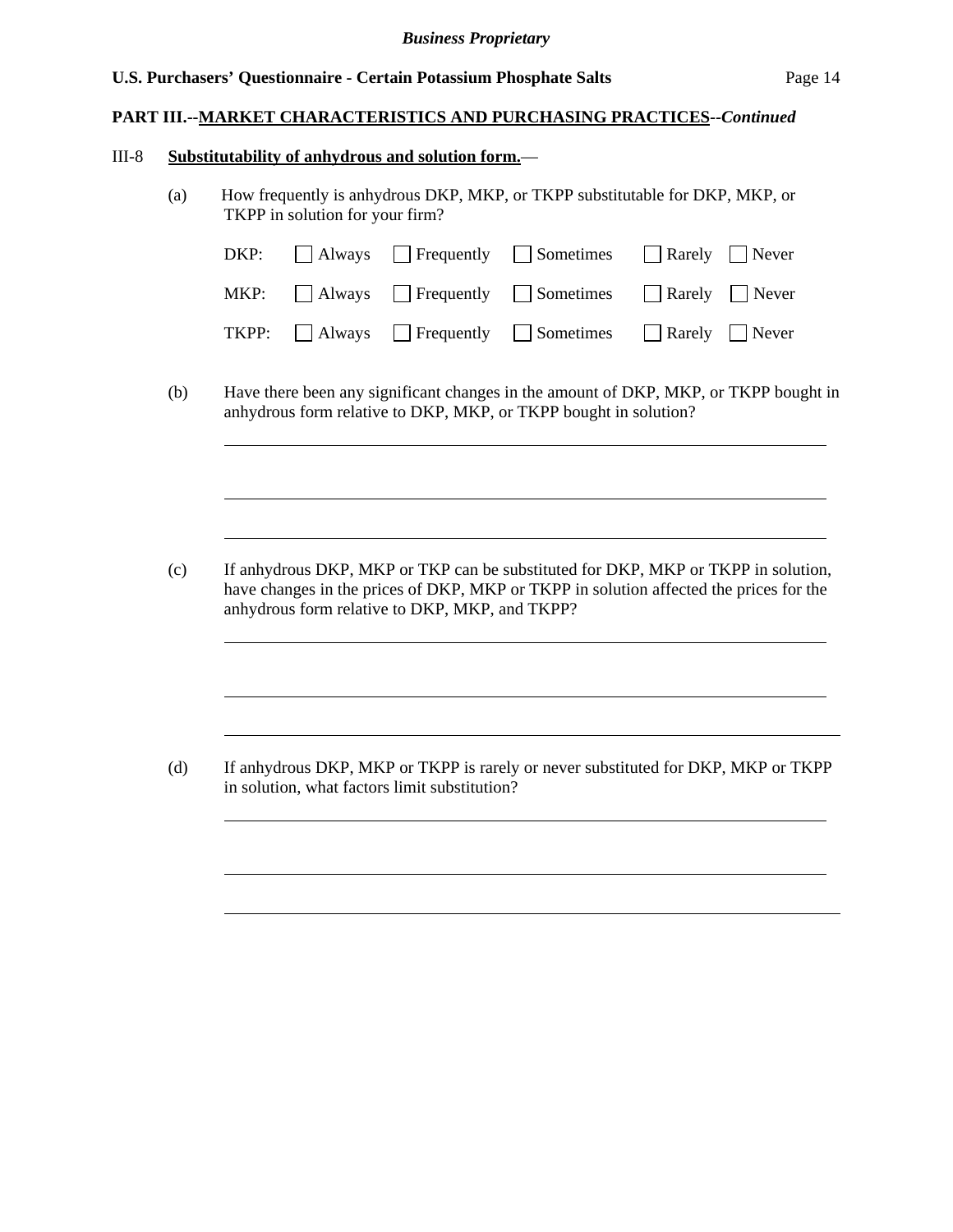## **PART III.--MARKET CHARACTERISTICS AND PURCHASING PRACTICES***--Continued*

## III-9. **Demand trends.--**

|         | (a)                                                                                                                                                                                                                                        | How has the demand within the United States for each of the certain potassium phosphate<br>salts changed since 2007? What principal factors affect changes in demand? |           |                                                                                                                                                                                                    |           |                                                                                        |  |
|---------|--------------------------------------------------------------------------------------------------------------------------------------------------------------------------------------------------------------------------------------------|-----------------------------------------------------------------------------------------------------------------------------------------------------------------------|-----------|----------------------------------------------------------------------------------------------------------------------------------------------------------------------------------------------------|-----------|----------------------------------------------------------------------------------------|--|
|         |                                                                                                                                                                                                                                            | DKP:                                                                                                                                                                  | Increased | No Change                                                                                                                                                                                          | Decreased | Fluctuated                                                                             |  |
|         |                                                                                                                                                                                                                                            | MKP:                                                                                                                                                                  | Increased | No Change                                                                                                                                                                                          | Decreased | Fluctuated                                                                             |  |
|         |                                                                                                                                                                                                                                            | TKPP:                                                                                                                                                                 | Increased | No Change                                                                                                                                                                                          | Decreased | Fluctuated                                                                             |  |
|         |                                                                                                                                                                                                                                            |                                                                                                                                                                       |           |                                                                                                                                                                                                    |           |                                                                                        |  |
|         | (b)                                                                                                                                                                                                                                        | demand?                                                                                                                                                               |           | How has the demand outside the United States (if known) for each of the certain                                                                                                                    |           | potassium phosphate salts changed since 2007? What principal factors affect changes in |  |
|         |                                                                                                                                                                                                                                            | DKP:                                                                                                                                                                  | Increased | No Change                                                                                                                                                                                          | Decreased | Fluctuated                                                                             |  |
|         |                                                                                                                                                                                                                                            | MKP:                                                                                                                                                                  | Increased | No Change                                                                                                                                                                                          | Decreased | Fluctuated                                                                             |  |
|         |                                                                                                                                                                                                                                            | TKPP:                                                                                                                                                                 | Increased | No Change                                                                                                                                                                                          | Decreased | Fluctuated                                                                             |  |
|         |                                                                                                                                                                                                                                            |                                                                                                                                                                       |           |                                                                                                                                                                                                    |           |                                                                                        |  |
|         |                                                                                                                                                                                                                                            |                                                                                                                                                                       |           |                                                                                                                                                                                                    |           |                                                                                        |  |
|         |                                                                                                                                                                                                                                            |                                                                                                                                                                       |           |                                                                                                                                                                                                    |           |                                                                                        |  |
| III-10. |                                                                                                                                                                                                                                            | (check ALL that apply)?                                                                                                                                               |           | <b>Importance of purchasing domestic product.</b> --Is buying a product that is produced in the<br>United States an important factor in your firm's purchases of certain potassium phosphate salts |           |                                                                                        |  |
|         | No<br>Yes--Purchases of domestic product are required by law or regulation (for example,<br>government purchases under "Buy American" provisions). This involves____ percent of                                                            |                                                                                                                                                                       |           |                                                                                                                                                                                                    |           |                                                                                        |  |
|         | all purchases of certain potassium phosphate salts.<br>Yes--Purchases of domestic product are not required by law or regulation, but are by your<br>customers. This involves _____ percent of all purchases of certain potassium phosphate |                                                                                                                                                                       |           |                                                                                                                                                                                                    |           |                                                                                        |  |
|         | salts.<br>Yes--Purchases of domestic product are required for other reasons (please specify these<br>reasons below). This involves <u>equal percent</u> of all purchases of certain potassium<br>phosphate salts.                          |                                                                                                                                                                       |           |                                                                                                                                                                                                    |           |                                                                                        |  |
|         |                                                                                                                                                                                                                                            |                                                                                                                                                                       |           |                                                                                                                                                                                                    |           |                                                                                        |  |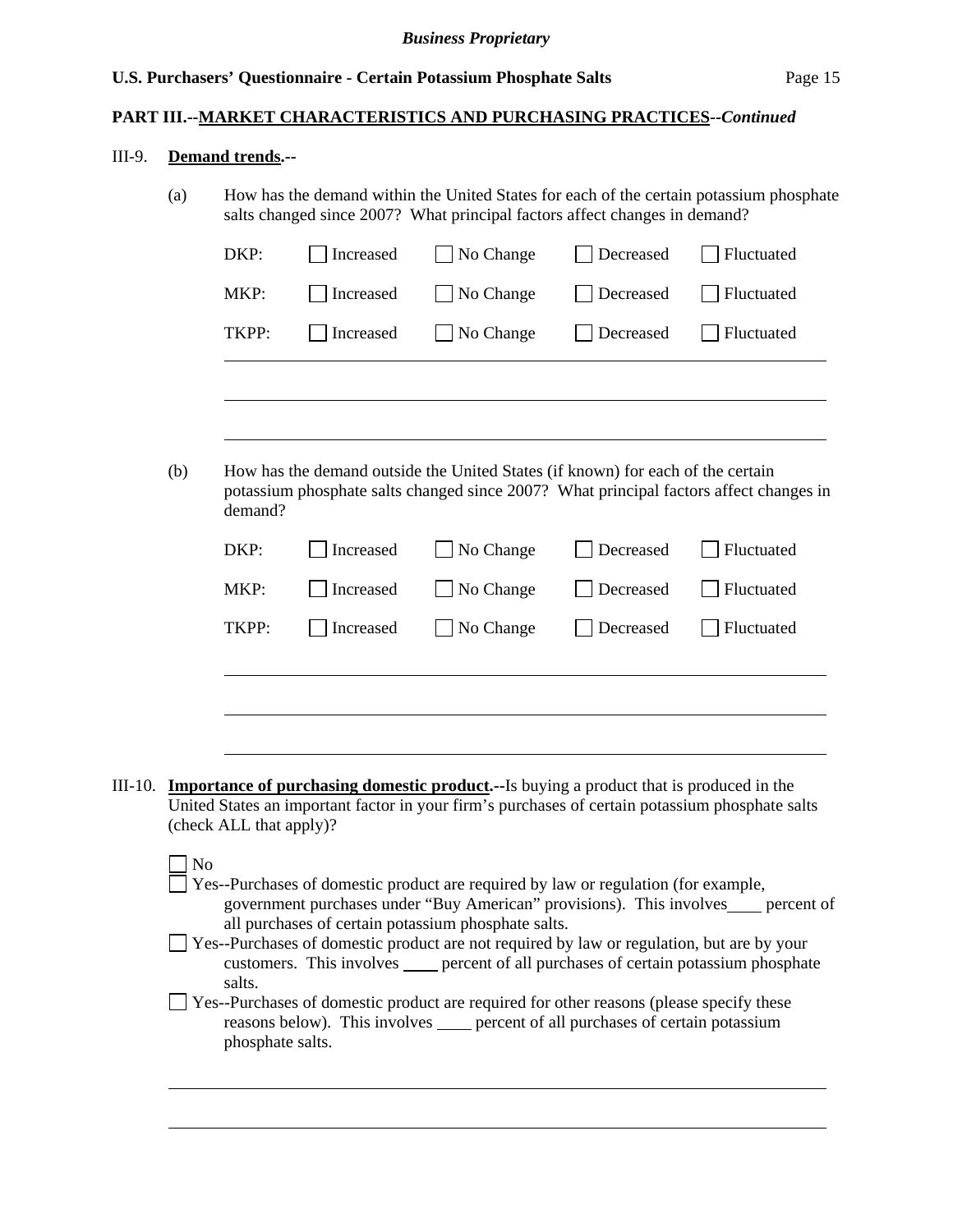#### **PART III.--MARKET CHARACTERISTICS AND PURCHASING PRACTICES***--Continued*

#### III-11. **Conditions of competition.--**

 $\overline{a}$ 

l

l

(a) Is the market for certain potassium phosphate salts market subject to business cycles or conditions of competition distinctive to certain potassium phosphate salts?

| DKP:  | $\vert$   No | $ $ Yes    |
|-------|--------------|------------|
| MKP:  | $\vert$   No | $\Box$ Yes |
| TKPP· | $\vert$   No | $ $ Yes    |

For each "Yes" answer above, please describe and identify the time period.

(b) Has the emergence of new markets for certain potassium phosphate salts since 2007 affected the business cycles or conditions of competition distinctive to certain potassium phosphate salts?

| DKP:  | $\vert$   No      | $ $ Yes |
|-------|-------------------|---------|
| MKP:  | $\blacksquare$ No | $ $ Yes |
| TKPP: | $\Box$ No         | $ $ Yes |

For each "Yes" answer above, please explain any such changes.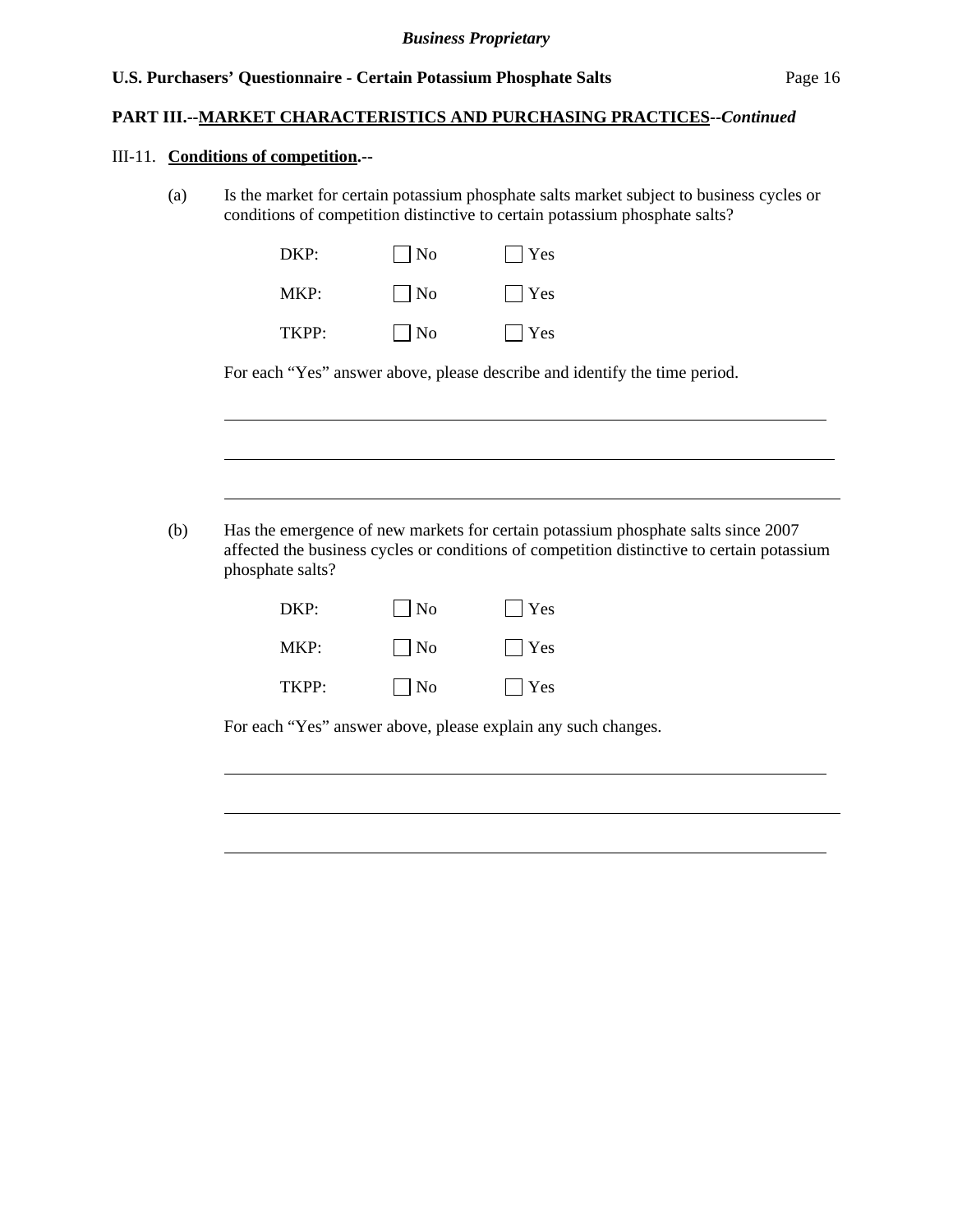## **PART III.--MARKET CHARACTERISTICS AND PURCHASING PRACTICES***--Continued*

| III-12.   | Decisions based on producer.--Does your firm, and to the extent that you know, do your<br>customers make purchasing decisions involving certain potassium phosphate salts based on the<br>producer of the certain potassium phosphate salts you purchase? |               |         |                                                                                                  |                   |  |  |
|-----------|-----------------------------------------------------------------------------------------------------------------------------------------------------------------------------------------------------------------------------------------------------------|---------------|---------|--------------------------------------------------------------------------------------------------|-------------------|--|--|
|           | Your firm:                                                                                                                                                                                                                                                | Always        | Usually | Sometimes                                                                                        | Never             |  |  |
|           | Your customers:                                                                                                                                                                                                                                           | $\Box$ Always | Usually | Sometimes                                                                                        | $\sqrt{\ }$ Never |  |  |
|           | why this information is important.                                                                                                                                                                                                                        |               |         | If at least sometimes, please discuss how your firm or your customers determine the producer and |                   |  |  |
|           |                                                                                                                                                                                                                                                           |               |         |                                                                                                  |                   |  |  |
| $III-13.$ | <b>Decisions based on country-of-origin.</b> --Does your firm, and to the extent that you know, do<br>your customers make purchasing decisions involving certain potassium phosphate salts based on                                                       |               |         |                                                                                                  |                   |  |  |
|           | the country of origin of the certain potassium phosphate salts you purchase?                                                                                                                                                                              |               |         |                                                                                                  |                   |  |  |
|           | Your firm:                                                                                                                                                                                                                                                | Always        | Usually | Sometimes                                                                                        | Never             |  |  |
|           | Your customers:                                                                                                                                                                                                                                           | $\Box$ Always | Usually | Sometimes                                                                                        | Never             |  |  |
|           | If at least sometimes, please discuss how your firm or your customers determine the source and<br>why this information is important.                                                                                                                      |               |         |                                                                                                  |                   |  |  |
|           |                                                                                                                                                                                                                                                           |               |         |                                                                                                  |                   |  |  |
|           |                                                                                                                                                                                                                                                           |               |         |                                                                                                  |                   |  |  |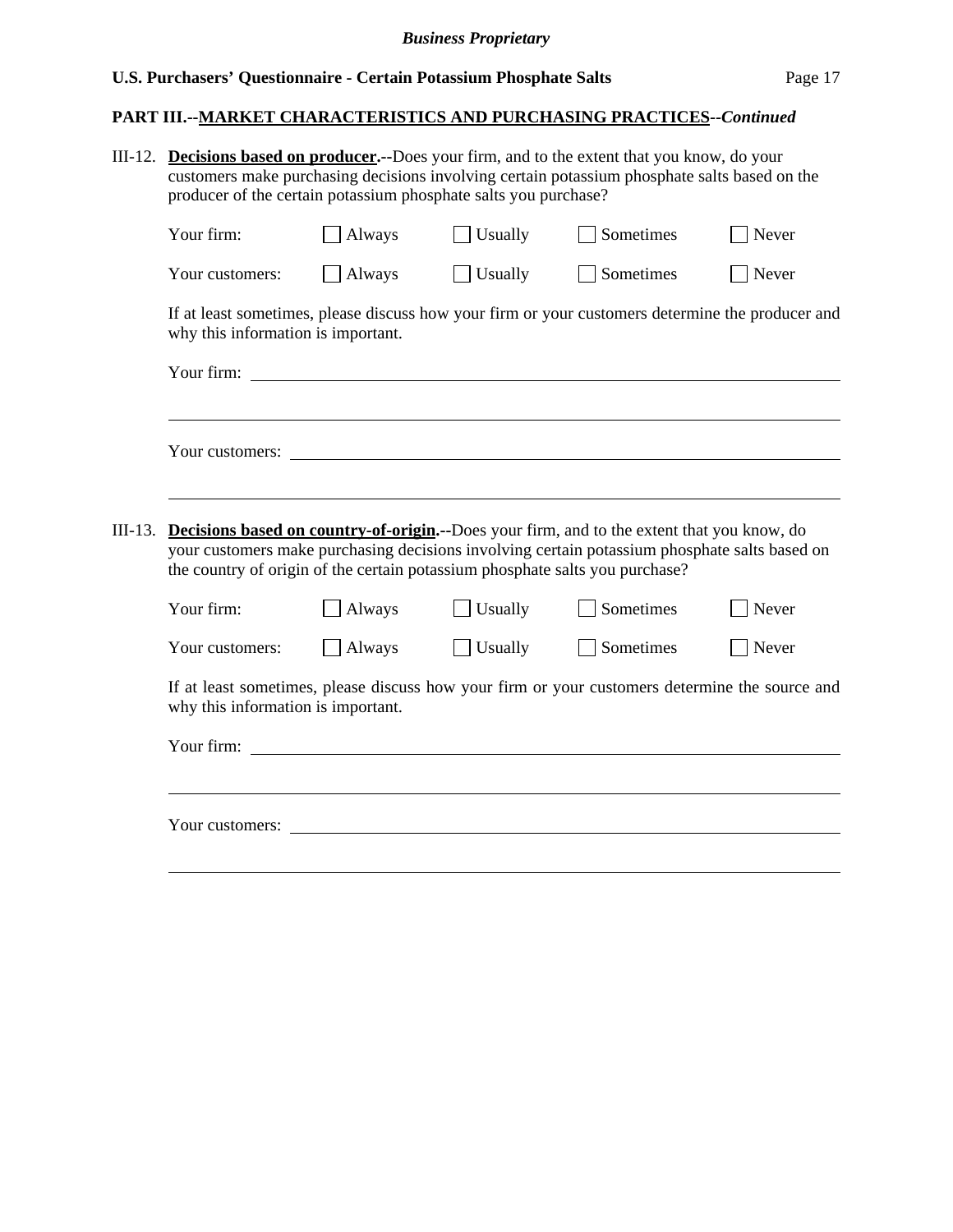## **PART III.--MARKET CHARACTERISTICS AND PURCHASING PRACTICES***--Continued*

## III-14. **Purchasing frequency.--**

|         | (a)<br>How frequently do you make purchases? |                                               |              |                |                                                                                       |                  |                                                                                             |  |  |
|---------|----------------------------------------------|-----------------------------------------------|--------------|----------------|---------------------------------------------------------------------------------------|------------------|---------------------------------------------------------------------------------------------|--|--|
|         |                                              | DKP:                                          | $\Box$ Daily | $\Box$ Weekly  | Monthly                                                                               | <b>Quarterly</b> | $\Box$ Annually                                                                             |  |  |
|         |                                              |                                               |              |                |                                                                                       |                  |                                                                                             |  |  |
|         |                                              | MKP:                                          | Daily        |                | $\Box$ Weekly $\Box$ Monthly $\Box$ Quarterly $\Box$ Annually                         |                  |                                                                                             |  |  |
|         |                                              |                                               |              |                |                                                                                       |                  |                                                                                             |  |  |
|         |                                              | TKPP:                                         | $\Box$ Daily |                | $\Box$ Weekly $\Box$ Monthly                                                          | Quarterly        | <b>Annually</b>                                                                             |  |  |
|         |                                              |                                               |              |                |                                                                                       |                  |                                                                                             |  |  |
|         | (b)                                          | 2007?                                         |              |                | Have you made significant changes in your purchasing patterns (e.g., frequency) since |                  |                                                                                             |  |  |
|         |                                              |                                               | DKP:         | N <sub>0</sub> | Yes                                                                                   |                  |                                                                                             |  |  |
|         |                                              |                                               | MKP:         | $\Box$ No      | $\Box$ Yes                                                                            |                  |                                                                                             |  |  |
|         |                                              |                                               | TKPP:        | $\Box$ No      | $\Box$ Yes                                                                            |                  |                                                                                             |  |  |
|         |                                              | For each "Yes" answer above, please describe. |              |                |                                                                                       |                  |                                                                                             |  |  |
|         |                                              |                                               |              |                |                                                                                       |                  |                                                                                             |  |  |
|         |                                              |                                               |              |                |                                                                                       |                  |                                                                                             |  |  |
| III-15. |                                              |                                               |              |                |                                                                                       |                  | Number of suppliers contacted.--How many suppliers do you generally contact before making a |  |  |
|         | purchase?                                    |                                               |              |                |                                                                                       |                  |                                                                                             |  |  |
|         | DKP:                                         |                                               |              | firms          |                                                                                       |                  |                                                                                             |  |  |
|         |                                              |                                               | MKP: firms   |                |                                                                                       |                  |                                                                                             |  |  |
|         |                                              |                                               | TKPP: firms  |                |                                                                                       |                  |                                                                                             |  |  |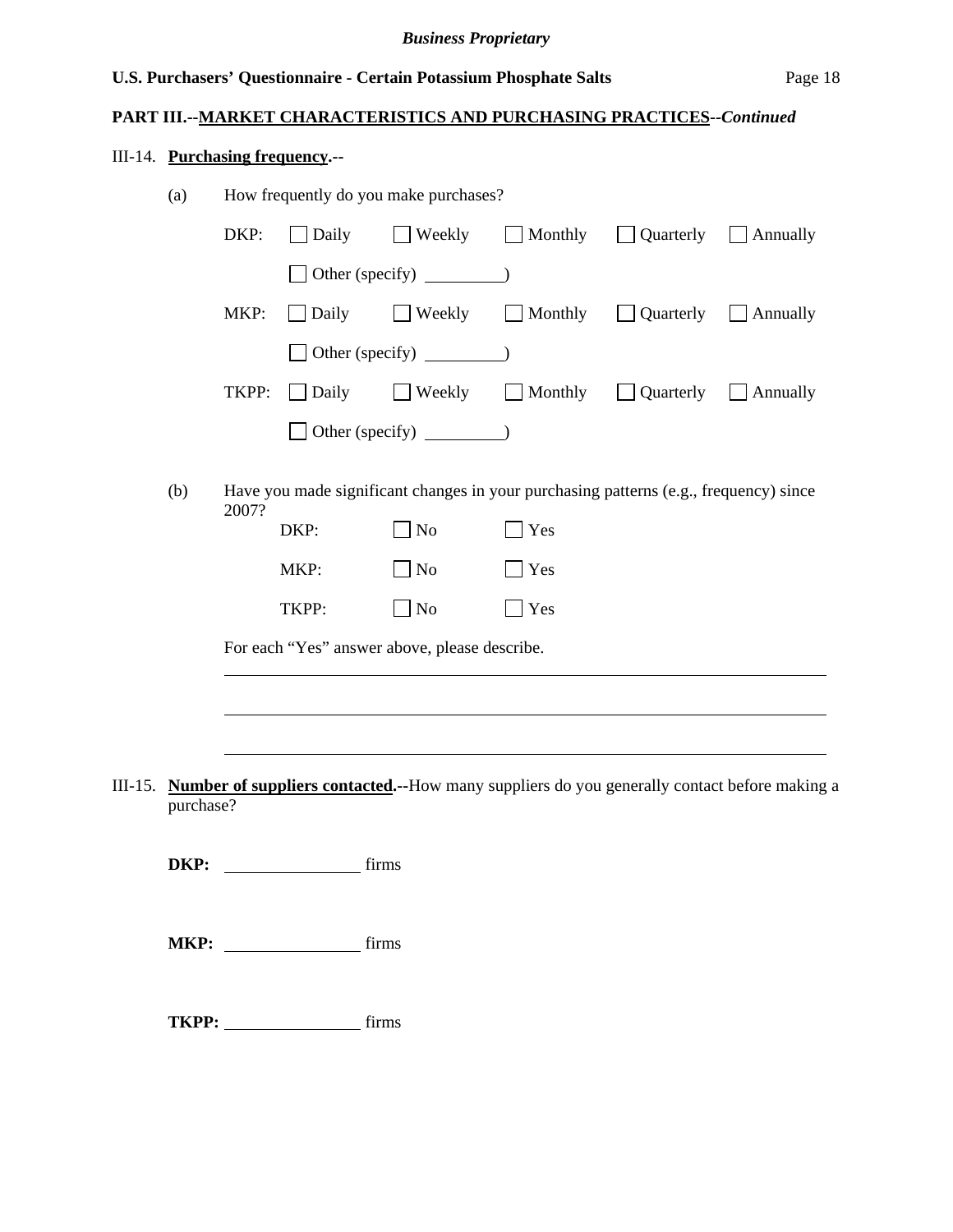## **PART III.--MARKET CHARACTERISTICS AND PURCHASING PRACTICES***--Continued*

## III-16. **Supplier negotiations.--**

|         | (a)            | Do purchases of certain potassium phosphate salts usually involve negotiations between<br>supplier and purchaser?                                                                                |  |  |  |  |
|---------|----------------|--------------------------------------------------------------------------------------------------------------------------------------------------------------------------------------------------|--|--|--|--|
|         |                | $\Box$ No<br>Yes--Please describe these negotiations. In your response, please<br>comment on whether purchasers generally quote competing<br>prices as part of the negotiation process.          |  |  |  |  |
|         |                |                                                                                                                                                                                                  |  |  |  |  |
|         | (b)            | Does your firm tend to vary its purchases from a given supplier within a specified time<br>period based on the price offered for that period?                                                    |  |  |  |  |
|         |                | $\Box$ No<br>Yes--Specify the time period.                                                                                                                                                       |  |  |  |  |
|         |                |                                                                                                                                                                                                  |  |  |  |  |
| III-17. |                | <b>Change in suppliers.</b> --Have you changed suppliers since 2007?                                                                                                                             |  |  |  |  |
|         | N <sub>o</sub> | Yes--Please list the supplier or suppliers and indicate whether the firm was<br>added or dropped as a supplier. Also give the reasons for the change<br>and how frequently you change suppliers. |  |  |  |  |
|         |                |                                                                                                                                                                                                  |  |  |  |  |
|         |                | III-18. New suppliers.--Are you aware of any new suppliers, either foreign or domestic, that have<br>entered the market since 2007?                                                              |  |  |  |  |
|         | N <sub>o</sub> | Yes --Please identify the firms and indicate how you became aware of them.                                                                                                                       |  |  |  |  |
|         |                |                                                                                                                                                                                                  |  |  |  |  |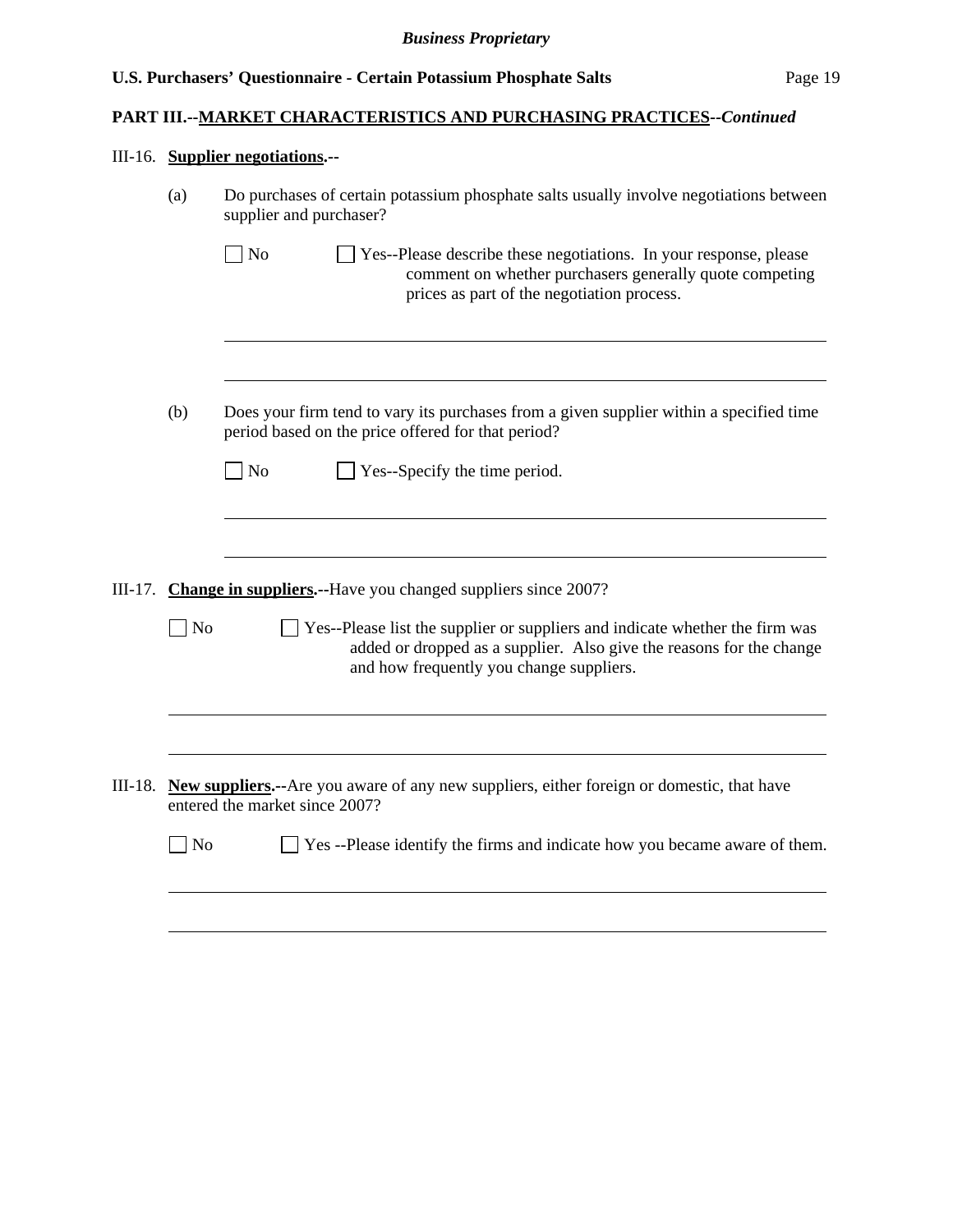#### *Business Proprietary*

## **U.S. Purchasers' Questionnaire - Certain Potassium Phosphate Salts** Page 20

## **PART III.--MARKET CHARACTERISTICS AND PURCHASING PRACTICES***--Continued*

| III-19. Have you switched suppliers due to the unavailability of certain potassium phosphate salts since |
|----------------------------------------------------------------------------------------------------------|
| January 1, 2007?                                                                                         |

|       | DKP:                                          | No        | Yes  |  |
|-------|-----------------------------------------------|-----------|------|--|
|       | MKP:                                          | $\Box$ No | Yes  |  |
|       | TKPP:                                         | $\Box$ No | Yes  |  |
|       | For each "Yes" answer above, please describe. |           |      |  |
|       |                                               |           |      |  |
|       |                                               |           |      |  |
|       |                                               |           |      |  |
| $- -$ | $\cdot$ $\cdot$                               |           | $-1$ |  |

III-20. Has your supplier refused, declined, or been unable to supply DKP, MKP, or TKPP since January 1, 2007? (Examples include placing customers on allocation or "controlled order entry," declining to accept new customers or renew existing customers, delivering less than the quantity promised, unable to meet timely shipment commitments, etc.).

| No | $\Box$ Yes-- Please note and document the time period(s) (i.e., month and year), the |
|----|--------------------------------------------------------------------------------------|
|    | supplier involved, the amount and type of product involved; and the reason           |
|    | for the allocation.                                                                  |

| DKP: | <u>and the state of the state of the state of the state of the state of the state of the state of the state of th</u> |
|------|-----------------------------------------------------------------------------------------------------------------------|
|      |                                                                                                                       |
|      |                                                                                                                       |
| MKP: |                                                                                                                       |
|      |                                                                                                                       |
|      |                                                                                                                       |
|      |                                                                                                                       |
|      |                                                                                                                       |
|      |                                                                                                                       |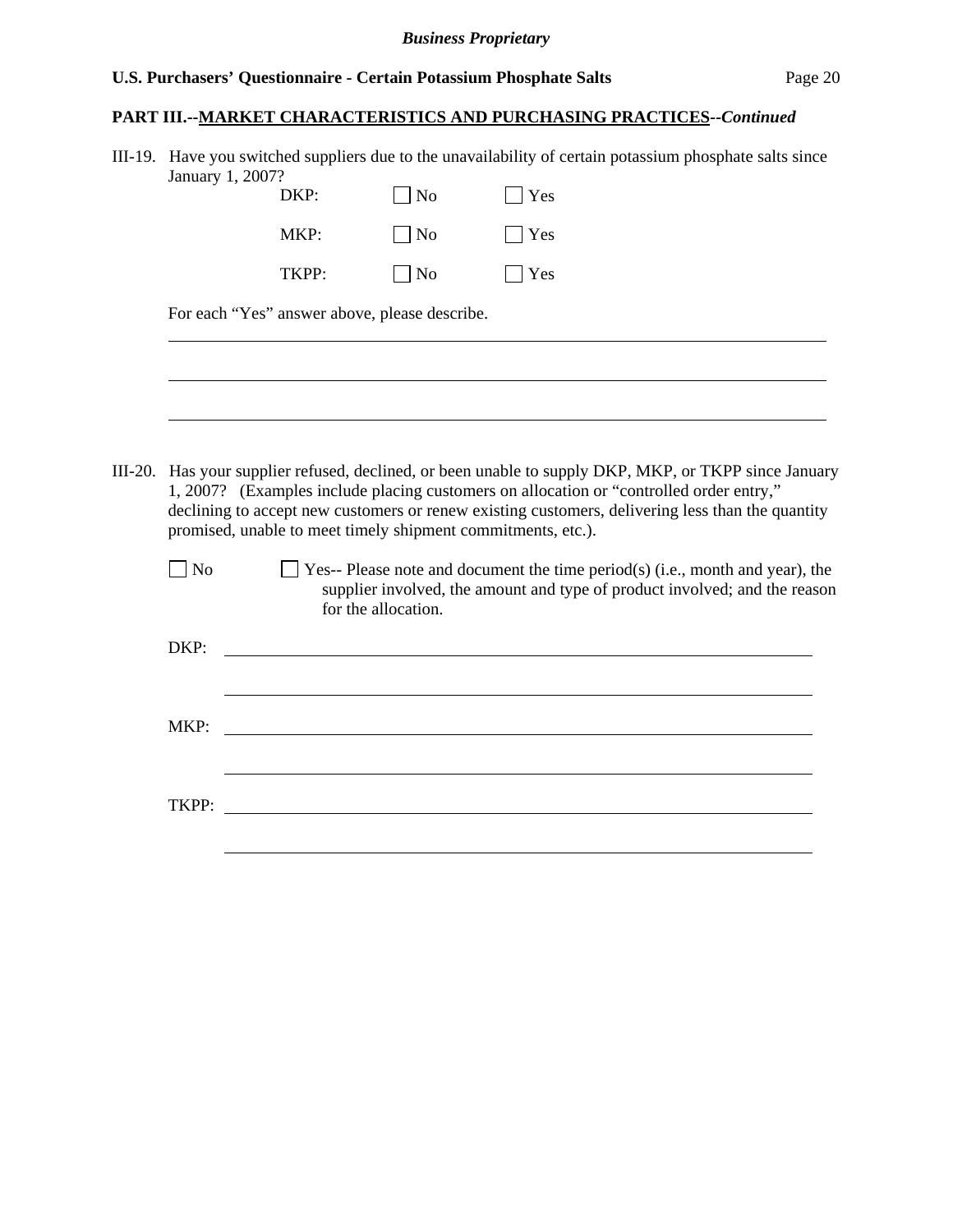# **PART III.--MARKET CHARACTERISTICS AND PURCHASING PRACTICES***--Continued*

## III-21. **Supplier qualification**

(a) Do you require your suppliers to be or to become certified or qualified to sell certain potassium phosphate salts to your firm?

|         | N <sub>o</sub>                 |                                                                                                                                                                                                                                               | $\Box$ Yes-- $\Box$ percent of purchases in 2009                                                                                                                                                    | $\Box$ Yes--all purchases |  |  |  |
|---------|--------------------------------|-----------------------------------------------------------------------------------------------------------------------------------------------------------------------------------------------------------------------------------------------|-----------------------------------------------------------------------------------------------------------------------------------------------------------------------------------------------------|---------------------------|--|--|--|
|         | reliability of supplier, etc.) |                                                                                                                                                                                                                                               | (b) Please provide a general description of the certification or qualification process. Briefly<br>describe the factors that you consider when qualifying a new supplier (e.g., quality of product, |                           |  |  |  |
|         |                                |                                                                                                                                                                                                                                               |                                                                                                                                                                                                     |                           |  |  |  |
|         |                                |                                                                                                                                                                                                                                               | (c) How long does it take to qualify a new supplier?<br>days.                                                                                                                                       |                           |  |  |  |
|         |                                |                                                                                                                                                                                                                                               | (d) If you purchase MKP, do you require the product to be Kosher certified?                                                                                                                         |                           |  |  |  |
|         | $ $ No                         |                                                                                                                                                                                                                                               | $\Box$ Yes-- $\Box$ percent of purchases in 2009                                                                                                                                                    | Yes--all purchases        |  |  |  |
| III-22. |                                | <b>Failure to certify.</b> --Since 2007, have any domestic or foreign producers failed in their attempts to<br>certify or qualify their certain potassium phosphate salts with your firm or have any producers<br>lost their approved status? |                                                                                                                                                                                                     |                           |  |  |  |
|         | $\log$                         |                                                                                                                                                                                                                                               | Yes--Please identify these firms, the countries where they are located, and the<br>reasons why they failed the certification/qualification process.                                                 |                           |  |  |  |
|         | DKP:                           |                                                                                                                                                                                                                                               |                                                                                                                                                                                                     |                           |  |  |  |
|         |                                |                                                                                                                                                                                                                                               |                                                                                                                                                                                                     |                           |  |  |  |
|         |                                |                                                                                                                                                                                                                                               |                                                                                                                                                                                                     |                           |  |  |  |
|         | MKP:                           |                                                                                                                                                                                                                                               |                                                                                                                                                                                                     |                           |  |  |  |
|         | <b>TKPP:</b>                   |                                                                                                                                                                                                                                               |                                                                                                                                                                                                     |                           |  |  |  |
|         |                                |                                                                                                                                                                                                                                               |                                                                                                                                                                                                     |                           |  |  |  |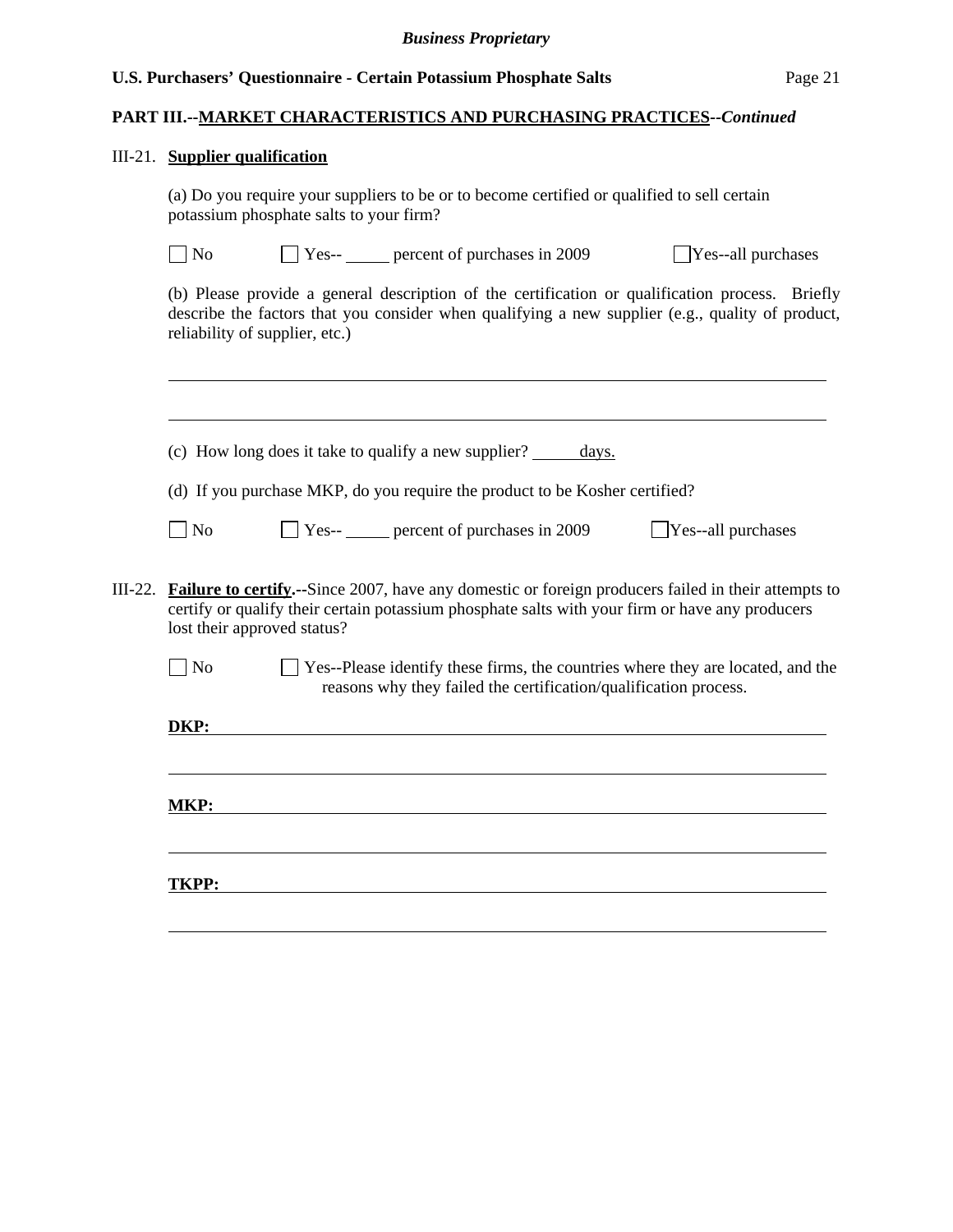## **PART III.--MARKET CHARACTERISTICS AND PURCHASING PRACTICES***--Continued*

III-23. **Purchasing factors.--**For the factors listed below, please rate each in terms of its importance in your purchase decision for each of the certain potassium phosphate salts.

|                                              | DKP                      |                              |                         |
|----------------------------------------------|--------------------------|------------------------------|-------------------------|
|                                              | <b>Very</b><br>important | <b>Somewhat</b><br>important | <b>Not</b><br>important |
|                                              |                          |                              |                         |
|                                              |                          |                              |                         |
|                                              |                          |                              |                         |
| Discounts offered                            |                          |                              |                         |
| Extension of credit                          |                          |                              |                         |
|                                              |                          |                              |                         |
| Minimum qty requirements                     |                          |                              |                         |
|                                              |                          |                              |                         |
| Product consistency                          |                          |                              |                         |
| Quality meets industry standards             |                          |                              |                         |
| Quality exceeds industry standards           |                          |                              |                         |
|                                              |                          |                              |                         |
|                                              |                          |                              |                         |
| Technical support/service                    |                          |                              |                         |
| U.S. transportation costs                    |                          |                              |                         |
| Other (specify):                             |                          |                              |                         |
| <u> 1990 - Johann Barbara, martin a</u> mann |                          |                              |                         |
|                                              |                          |                              |                         |
|                                              |                          |                              |                         |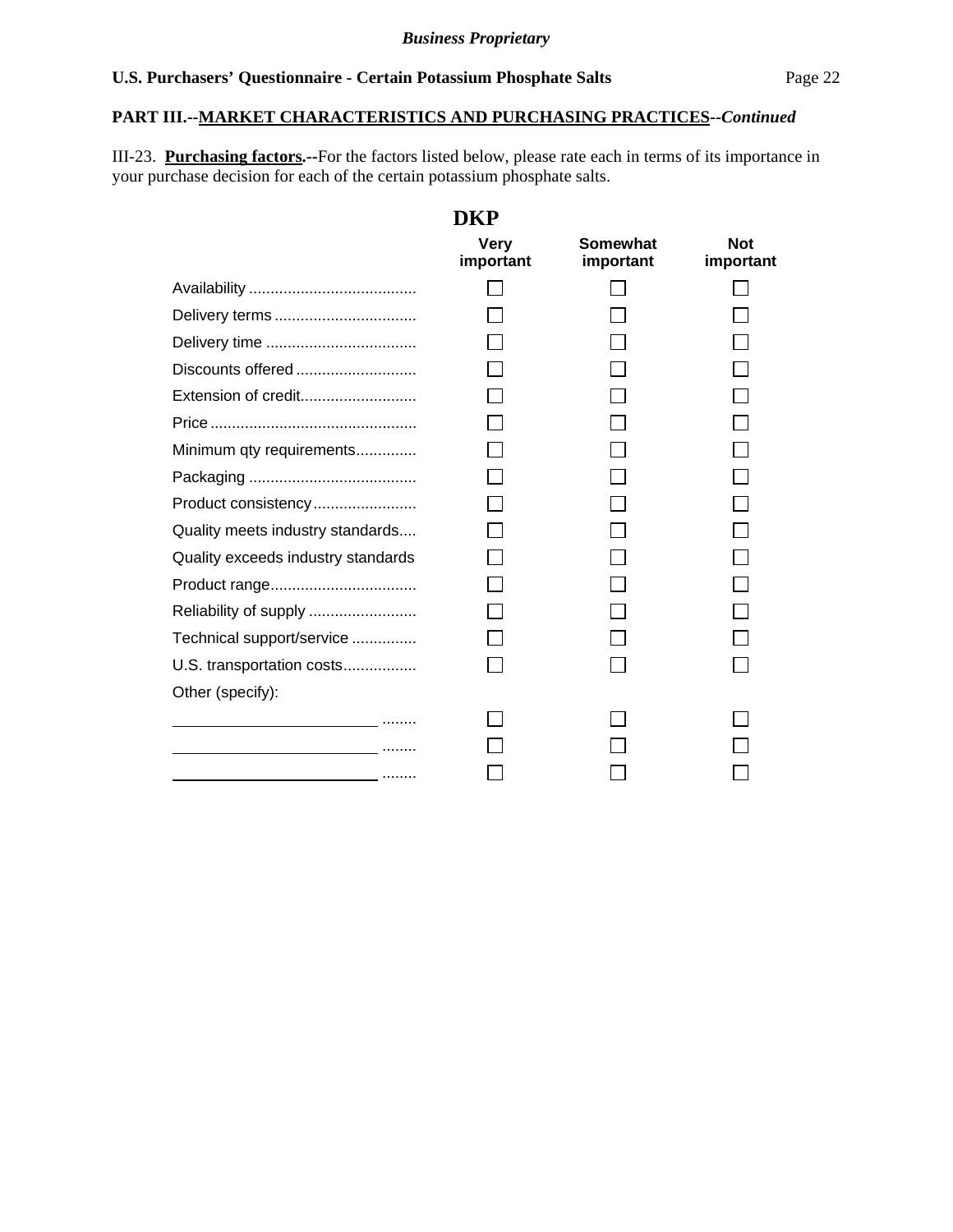## **PART III.--MARKET CHARACTERISTICS AND PURCHASING PRACTICES***--Continued*

## III-23. **Purchasing factors.--***Continued*

|                                                                                 | <b>MKP</b>               |                       |                         |
|---------------------------------------------------------------------------------|--------------------------|-----------------------|-------------------------|
|                                                                                 | <b>Very</b><br>important | Somewhat<br>important | <b>Not</b><br>important |
|                                                                                 |                          |                       |                         |
|                                                                                 |                          |                       |                         |
|                                                                                 |                          |                       |                         |
| Discounts offered                                                               |                          |                       |                         |
| Extension of credit                                                             |                          |                       |                         |
|                                                                                 |                          |                       |                         |
| Minimum qty requirements                                                        |                          |                       |                         |
|                                                                                 |                          |                       |                         |
| Product consistency                                                             |                          |                       |                         |
| Quality meets industry standards                                                |                          |                       |                         |
| Quality exceeds industry standards                                              |                          |                       |                         |
|                                                                                 |                          |                       |                         |
|                                                                                 |                          |                       |                         |
| Technical support/service                                                       |                          |                       |                         |
| U.S. transportation costs                                                       |                          |                       |                         |
| Other (specify):                                                                |                          |                       |                         |
|                                                                                 |                          |                       |                         |
|                                                                                 |                          |                       |                         |
| the contract of the contract of the contract of the contract of the contract of |                          |                       |                         |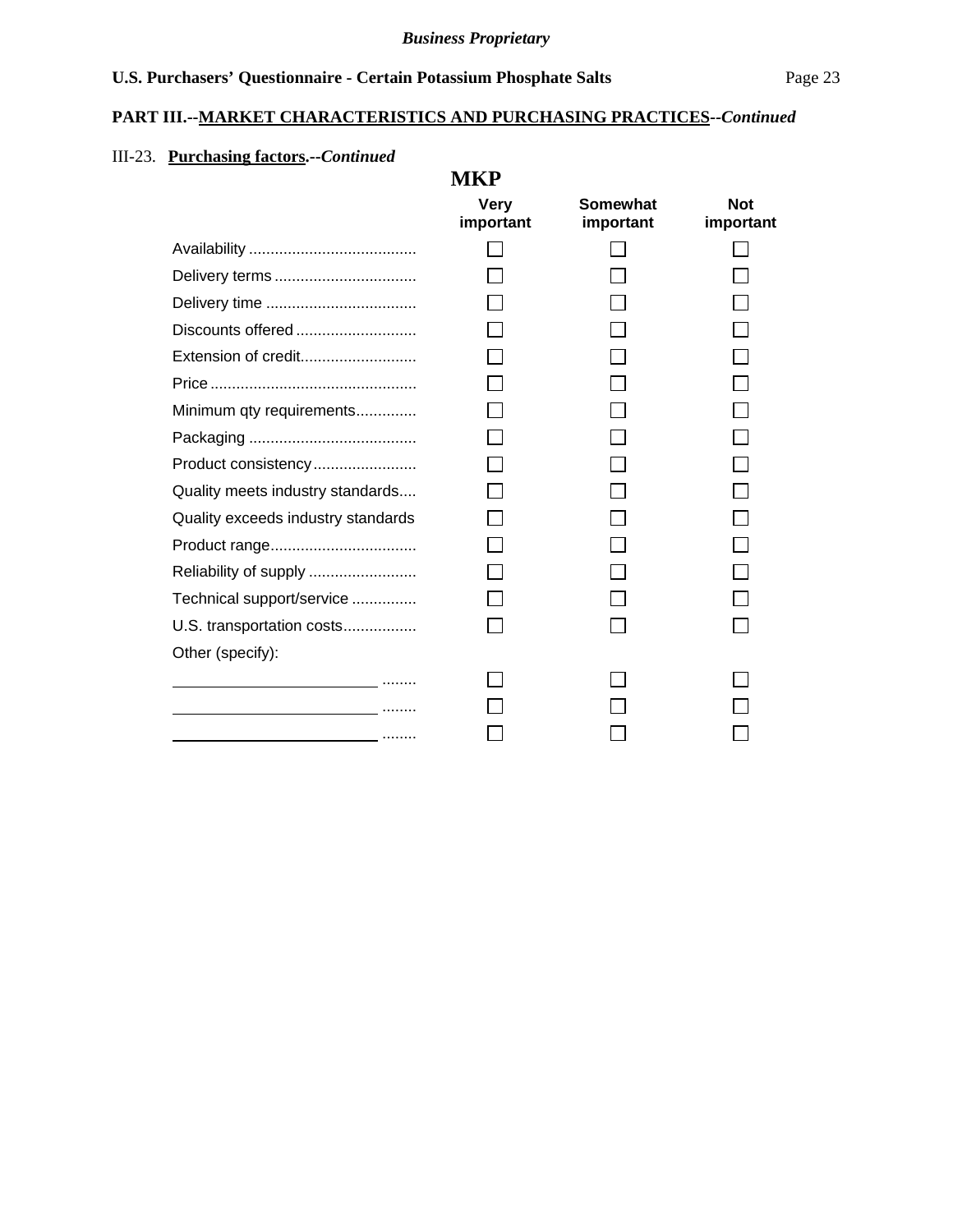## **PART III.--MARKET CHARACTERISTICS AND PURCHASING PRACTICES***--Continued*

## III-23. **Purchasing factors.--***Continued*

|                                                            | <b>TKPP</b>              |                       |                         |
|------------------------------------------------------------|--------------------------|-----------------------|-------------------------|
|                                                            | <b>Very</b><br>important | Somewhat<br>important | <b>Not</b><br>important |
|                                                            |                          |                       |                         |
|                                                            |                          |                       |                         |
|                                                            |                          |                       |                         |
|                                                            |                          |                       |                         |
|                                                            |                          |                       |                         |
|                                                            |                          |                       |                         |
| Minimum qty requirements                                   |                          |                       |                         |
|                                                            |                          |                       |                         |
| Product consistency                                        |                          |                       |                         |
| Quality meets industry standards                           |                          |                       |                         |
| Quality exceeds industry standards                         |                          |                       |                         |
|                                                            |                          |                       |                         |
|                                                            |                          |                       |                         |
| Technical support/service                                  |                          |                       |                         |
| U.S. transportation costs                                  |                          |                       |                         |
| Other (specify):                                           |                          |                       |                         |
|                                                            |                          |                       |                         |
|                                                            |                          |                       |                         |
| <u> 1989 - Johann Barn, amerikansk politiker (</u> † 1919) |                          |                       |                         |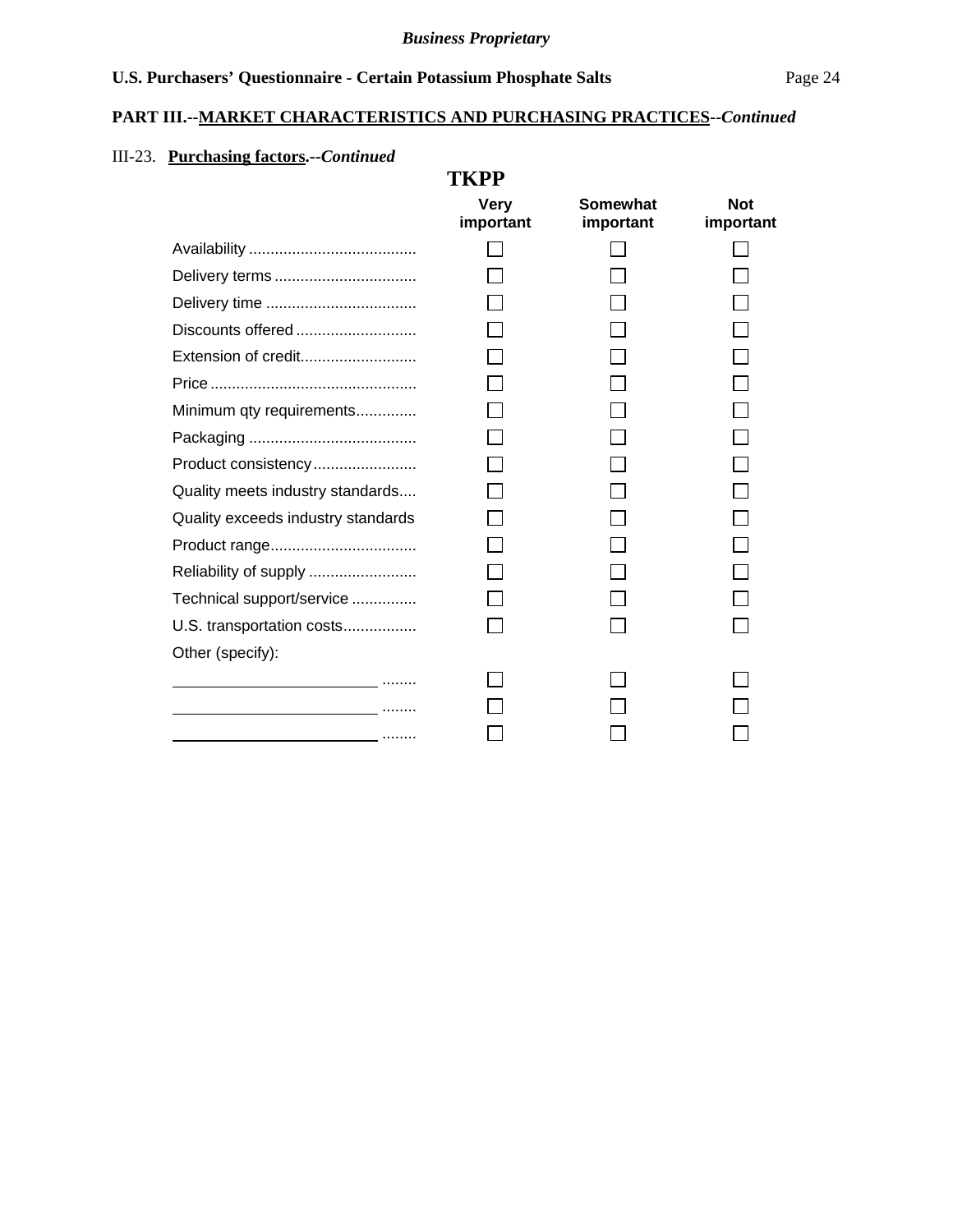#### **PART III.--MARKET CHARACTERISTICS AND PURCHASING PRACTICES***--Continued*

III-24. **Major purchasing factors.--**Please list, in order of their importance, the three major factors generally considered by your firm in deciding from whom to purchase certain potassium phosphate salts for any one order (examples include current availability, extension of credit, prearranged contracts, price, quality exceeding specifications or industry standards, range of supplier's product line, traditional supplier, etc.). 1. 2. 3. Other factors or comments: **example 2018** and 2018 and 2018 and 2018 and 2018 and 2018 and 2018 and 2018 and 2018 and 2018 and 2018 and 2018 and 2018 and 2018 and 2018 and 2018 and 2018 and 2018 and 2018 and 2018 and 2018 III-25. **Quality characteristics.--**What characteristics does your firm consider when determining the quality of certain potassium phosphate salts? l III-26. **Frequency of decisions based on price.--**How often does your firm purchase the certain potassium phosphate salts that is offered at the lowest price?  $DKP: \Box$  Always  $\Box$  Frequently  $\Box$  Sometimes  $\Box$  Rarely  $\Box$  Never MKP:  $\Box$  Always  $\Box$  Frequently  $\Box$  Sometimes  $\Box$  Rarely  $\Box$  Never TKPP:  $\Box$  Always  $\Box$  Frequently  $\Box$  Sometimes  $\Box$  Rarely  $\Box$  Never III-27. **Price leaders.--**Please list the names of any firms you considered price leaders in the certain potassium phosphate salts market since 2007. A price leader is defined as (1) one or more firms that initiate a price change, either upward or downward, that is followed by other firms, or (2) one or more firms that have a significant impact on prices. A price leader does not necessarily have to be the lowest priced supplier. For those firms identified as a price leader, please specify the time period in which a price change was communicated, whether the price change was upward or downward, and whether it covered a specific geographic region or a specific product type. Please describe how the firm(s) exhibited price leadership.  $\overline{a}$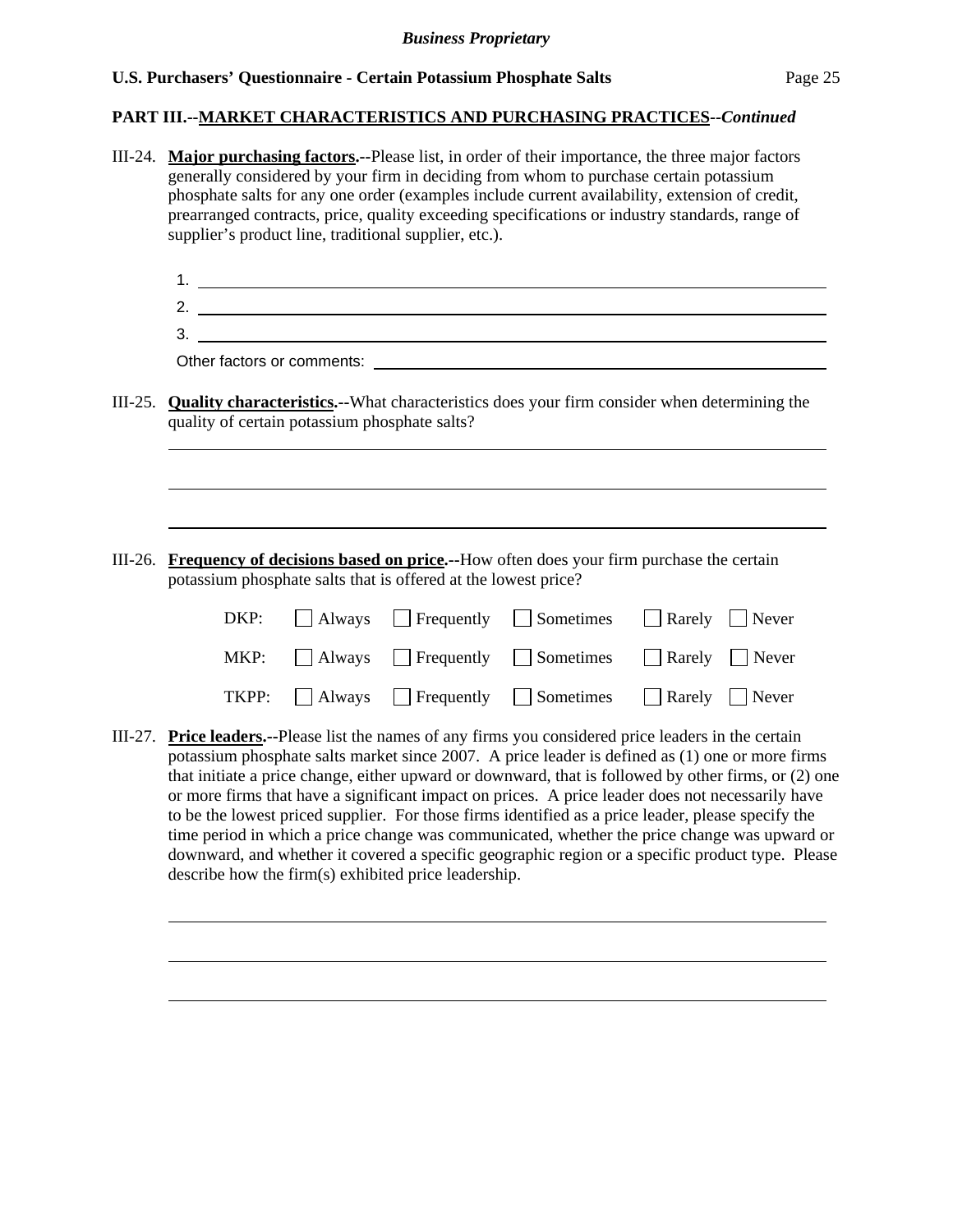### **PART IV.—CERTAIN POTASSIUM PHOSPHATE SALTS COMPARISONS**

IV-1. **Country knowledge.--**Please indicate the countries of origin for certain potassium phosphate salts for which your firm has actual marketing/pricing knowledge.

**United States** 

 $\Box$  China

□ Other countries (Please specify  $\Box$ 

IV-2. **Interchangeability by country-pair.--**Is certain potassium phosphate salts produced in the United States and in other countries interchangeable (*i.e.*, can they physically be used in the same applications)? Please indicate below, using "A" to indicate that the products from a specified country-pair are *always* interchangeable, "F" to indicate that the products are *frequently* interchangeable, "S" to indicate that the products are *sometimes* interchangeable, "N" to indicate that the products are *never* interchangeable, and "0" to indicate *no familiarity* with products from a specified country-pair. $<sup>1</sup>$ </sup>

| DKP:                                                                                                                                                                                   | China | <b>Other countries</b> |  |  |  |  |  |
|----------------------------------------------------------------------------------------------------------------------------------------------------------------------------------------|-------|------------------------|--|--|--|--|--|
| <b>United States</b>                                                                                                                                                                   |       |                        |  |  |  |  |  |
| China                                                                                                                                                                                  |       |                        |  |  |  |  |  |
| <b>MKP:</b>                                                                                                                                                                            | China | <b>Other countries</b> |  |  |  |  |  |
| <b>United States</b>                                                                                                                                                                   |       |                        |  |  |  |  |  |
| China                                                                                                                                                                                  |       |                        |  |  |  |  |  |
| TKPP:                                                                                                                                                                                  | China | <b>Other countries</b> |  |  |  |  |  |
| <b>United States</b>                                                                                                                                                                   |       |                        |  |  |  |  |  |
| China                                                                                                                                                                                  |       |                        |  |  |  |  |  |
| $1$ For any country-pair for which certain potassium phosphate salts are sometimes or never<br>interchangeable, please explain the factors that limit or preclude interchangeable use: |       |                        |  |  |  |  |  |
|                                                                                                                                                                                        |       |                        |  |  |  |  |  |
|                                                                                                                                                                                        |       |                        |  |  |  |  |  |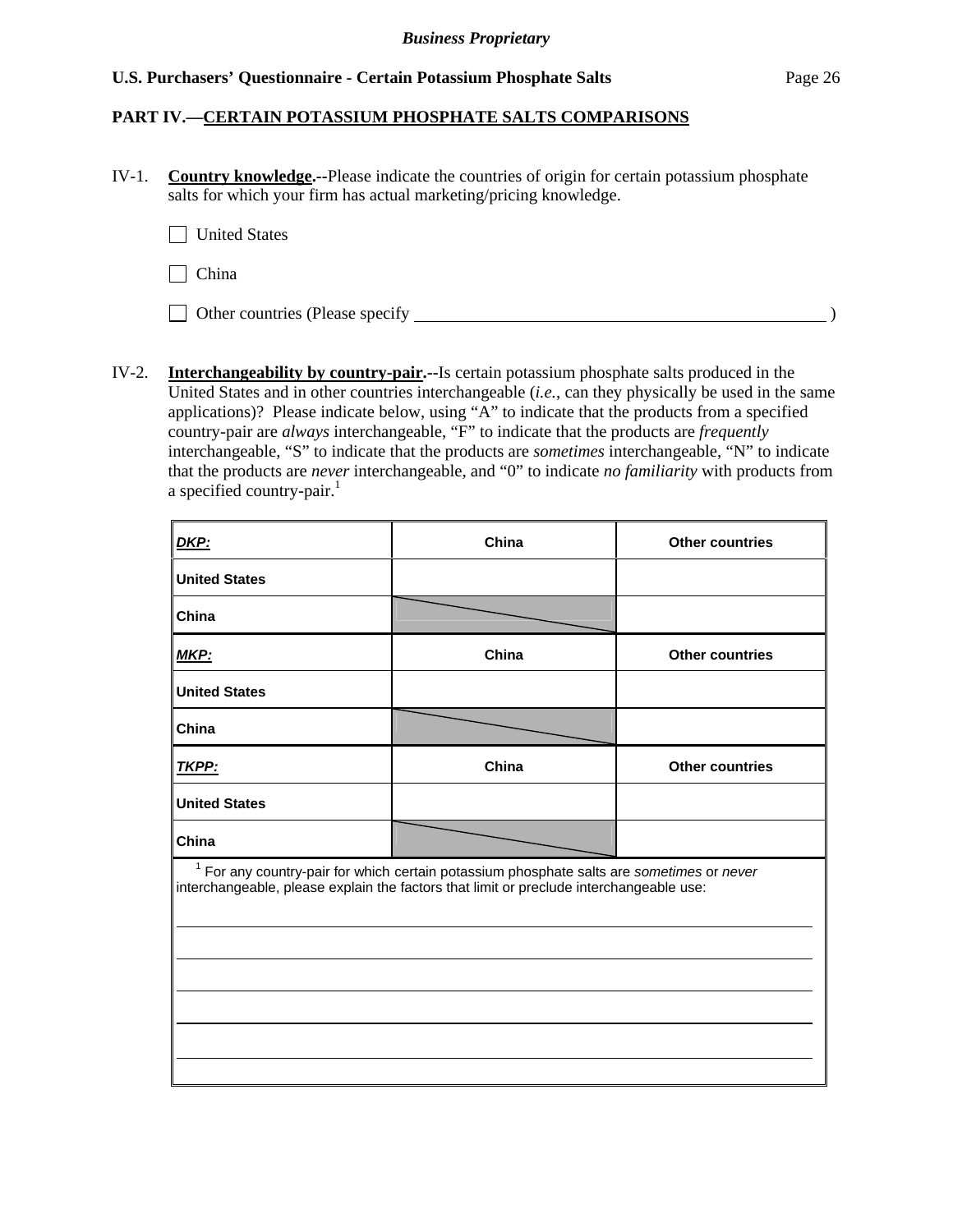l

l

 $\overline{a}$ 

#### **PART IV.— CERTAIN POTASSIUM PHOSPHATE SALTS COMPARISONS** *--Continued*

IV-3. **Country preferences.--**Do you or your customers ever specifically order certain potassium phosphate salts from one country in particular over other possible sources of supply?

| DKP:  | $\vert$   No | $ $ Yes               |
|-------|--------------|-----------------------|
| MKP:  | $\vert$   No | $\lceil \, \vert$ Yes |
| TKPP: | $\vert$   No | $\vert$ Yes           |

For each "Yes" answer, please identify all relevant countries (including the United States and both subject and nonsubject foreign countries) from which you or your customers prefer to order, and indicate why certain potassium phosphate salts from these countries is preferred over product from other countries (please note the specific product in your response).

IV-4. **Availability of merchandise.--**Are certain grade/type/size of certain potassium phosphate salts available from only a single source (domestic or foreign, including both subject and nonsubject countries)?

| DKP:  | $\vert$ $\vert$ No | $ $   Yes          |
|-------|--------------------|--------------------|
| MKP:  | $\Box$ No          | $\blacksquare$ Yes |
| TKPP: | $\vert$ No         | $\Box$ Yes         |

For each "Yes" answer, please identify the source and the grade/type/size.

IV-5. **Choice of product not based on price.--**If you purchased certain potassium phosphate salts from one source although a comparable product was available from another source at a lower price, please explain your reasons for doing so (please specify by country, including the United States and both subject and nonsubject foreign countries). Possibilities might include transaction characteristics such as length of time to fill orders, minimum order size, reliability of supply, etc.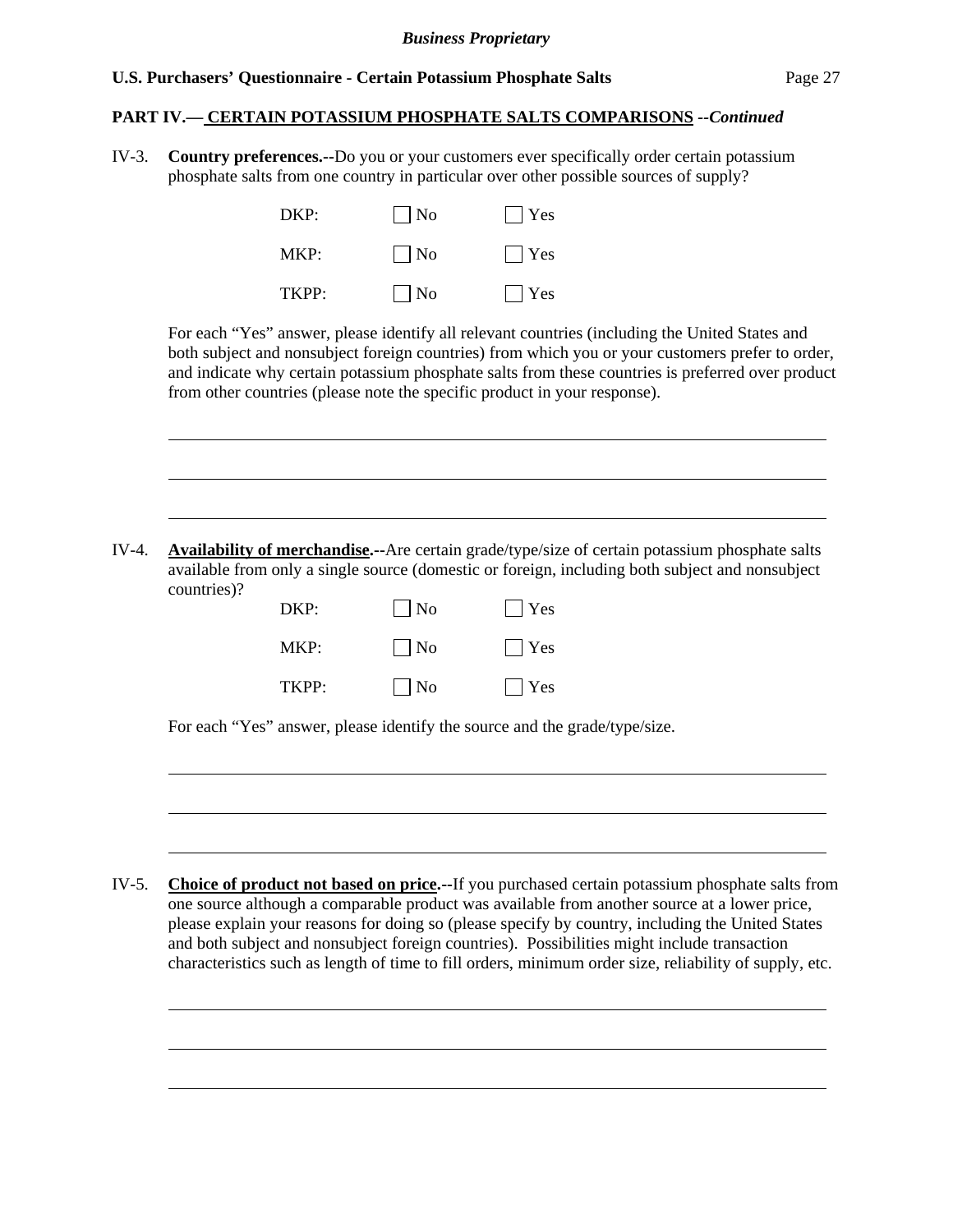#### **PART IV.— CERTAIN POTASSIUM PHOSPHATE SALTS COMPARISONS** *--Continued*

IV-6. **Factor country comparisons.--**For the factors listed below, please rate how each of the certain potassium phosphate salts produced in each country you identified in your response to the first question in Part IV compares with certain potassium phosphate salts produced in each of the other countries you identified (including the United States and both subject and nonsubject foreign countries).

| DNF:                                   |                                                                                                             |                   |          |                                             |            |                            |          |                          |              |
|----------------------------------------|-------------------------------------------------------------------------------------------------------------|-------------------|----------|---------------------------------------------|------------|----------------------------|----------|--------------------------|--------------|
|                                        | product from<br>product from<br>U.S.<br>compared to<br>compared to<br>product from<br>product from<br>China |                   |          | product from<br>compared to<br>product from |            |                            |          |                          |              |
| Quality                                | Superior                                                                                                    | Comparable        | Inferior | Superior                                    | Comparable | Inferior                   | Superior | Comparable               | Inferior     |
|                                        | $\sim$                                                                                                      |                   | L.       |                                             |            |                            |          | $\mathbf{L}$             | $\mathbf{L}$ |
|                                        |                                                                                                             |                   |          |                                             |            |                            |          |                          |              |
|                                        | $\mathsf{L}$                                                                                                | $\blacksquare$    |          | $\overline{\phantom{a}}$                    |            |                            |          | $\sim 1$                 |              |
|                                        |                                                                                                             |                   |          |                                             |            |                            |          |                          |              |
|                                        |                                                                                                             | $\mathbf{I}$      |          | $\mathcal{L}$                               |            |                            |          | $\mathbf{L}$             |              |
|                                        |                                                                                                             |                   |          |                                             |            |                            |          |                          |              |
| Minimum quantity requirements          |                                                                                                             |                   |          |                                             |            |                            |          |                          |              |
|                                        |                                                                                                             |                   |          |                                             |            |                            |          |                          |              |
|                                        | $\mathsf{L}$                                                                                                | $\Box$            |          | П                                           |            | П                          |          | П                        |              |
| Quality meets industry standards       | $\Box$                                                                                                      | $\vert \ \ \vert$ |          | $\Box$                                      |            |                            |          | $\overline{\phantom{a}}$ |              |
| Quality exceeds industry standards     |                                                                                                             | $\blacksquare$    |          |                                             |            |                            |          | $\sim$                   |              |
|                                        | $\mathsf{L}$                                                                                                | $\vert \ \ \vert$ |          | $\Box$                                      |            | $\mathcal{L}^{\text{max}}$ |          | $\mathsf{L}$             |              |
|                                        |                                                                                                             |                   |          |                                             |            |                            |          |                          |              |
| Technical support/service              | $\Box$                                                                                                      | $\blacksquare$    |          | $\Box$                                      |            |                            |          |                          |              |
| U.S. transportation costs <sup>1</sup> |                                                                                                             |                   |          |                                             |            |                            |          |                          |              |
| Other (specify):                       |                                                                                                             |                   |          |                                             |            |                            |          |                          |              |
|                                        |                                                                                                             |                   |          |                                             |            |                            |          |                          |              |
|                                        |                                                                                                             |                   |          |                                             |            |                            |          |                          |              |
|                                        |                                                                                                             |                   |          |                                             |            |                            |          |                          |              |

**DIZD** 

 $1$  A rating of superior on price and U.S. transportation costs indicates that the first country generally has lower prices/U.S. transportation costs than the second country.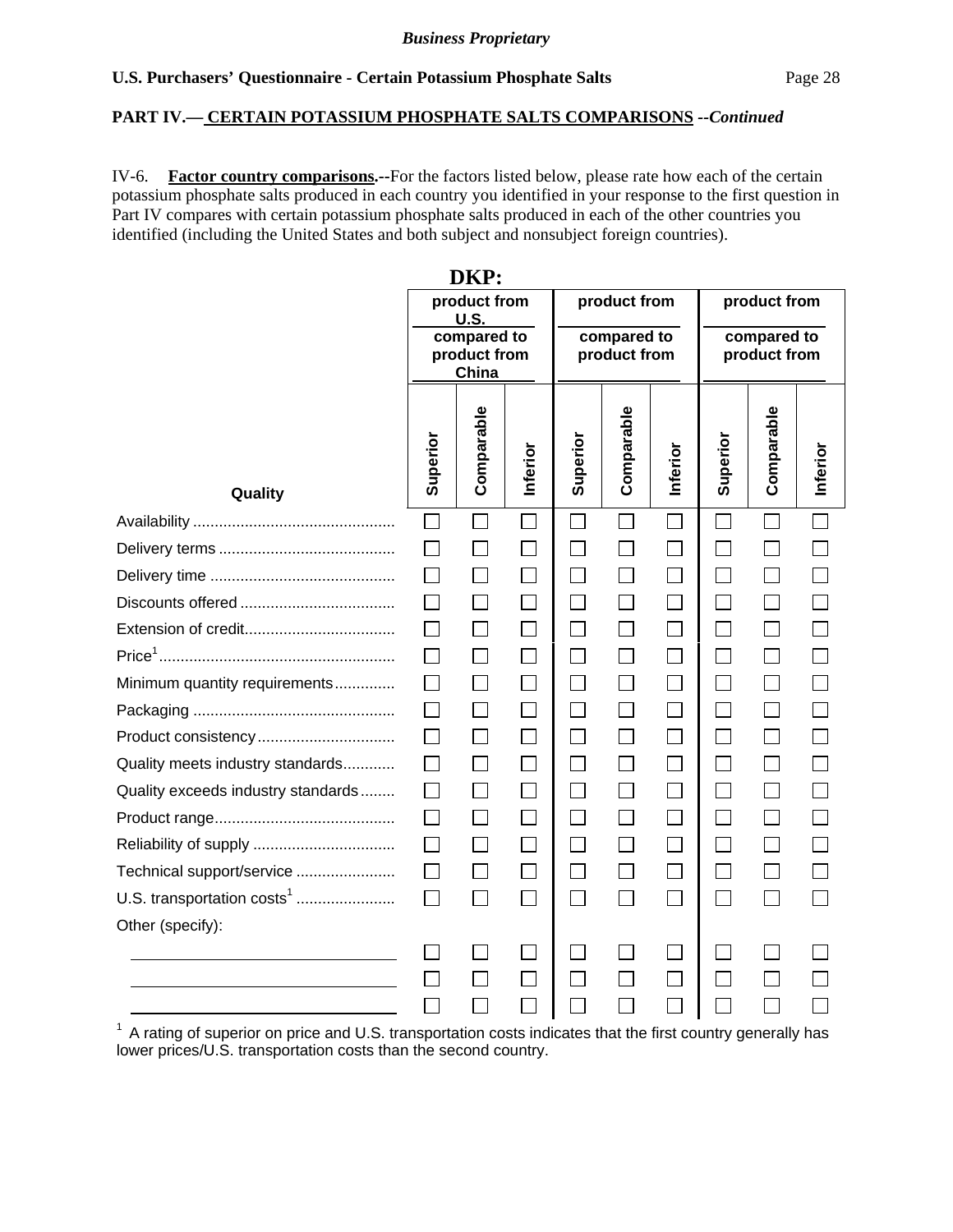#### **PART IV.— CERTAIN POTASSIUM PHOSPHATE SALTS COMPARISONS** *--Continued*

## IV-6. **Factor country comparisons.—***Continued*

|                                        |              | <b>MKP</b>                           |          |                             |               |          |                             |              |          |
|----------------------------------------|--------------|--------------------------------------|----------|-----------------------------|---------------|----------|-----------------------------|--------------|----------|
|                                        |              | product from<br><b>U.S.</b>          |          | product from<br>compared to |               |          | product from                |              |          |
|                                        |              | compared to<br>product from<br>China |          |                             | product from  |          | compared to<br>product from |              |          |
| Quality                                | Superior     | Comparable                           | Inferior | Superior                    | Comparable    | Inferior | Superior                    | Comparable   | Inferior |
|                                        | $\Box$       | $\mathbb{R}^n$                       | $\Box$   | $\mathcal{L}$               | $\sim$        |          | $\Box$                      | $\Box$       | П        |
|                                        | $\Box$       |                                      |          | $\Box$                      |               | $\Box$   | $\Box$                      | $\Box$       |          |
|                                        | $\mathbf{L}$ | $\overline{\phantom{a}}$             |          | ΙI                          |               | $\Box$   | $\Box$                      | $\Box$       |          |
|                                        |              |                                      |          | $\overline{\phantom{a}}$    |               | $\Box$   | П                           | $\Box$       |          |
|                                        |              |                                      |          | П                           |               | $\Box$   | $\Box$                      | $\Box$       |          |
|                                        | $\perp$      | $\mathsf{L}$                         |          | $\Box$                      |               | $\Box$   | $\Box$                      | $\Box$       |          |
| Minimum quantity requirements          | $\Box$       |                                      |          | $\Box$                      | $\mathcal{L}$ | $\Box$   | $\Box$                      | $\mathbf{L}$ |          |
|                                        | $\Box$       | $\Box$                               | $\Box$   | П                           | $\Box$        | $\Box$   | $\Box$                      | $\Box$       |          |
| Product consistency                    | $\Box$       | $\Box$                               | $\Box$   | $\Box$                      | $\Box$        | $\Box$   | $\Box$                      | $\Box$       |          |
| Quality meets industry standards       | $\Box$       |                                      |          |                             |               | $\Box$   | $\Box$                      | $\Box$       |          |
| Quality exceeds industry standards     | $\Box$       | $\Box$                               | $\Box$   | $\Box$                      |               | $\Box$   | $\Box$                      | $\Box$       |          |
|                                        | $\Box$       | $\Box$                               | $\Box$   | $\Box$                      | $\Box$        | $\Box$   | $\Box$                      | $\Box$       |          |
|                                        |              |                                      |          |                             |               | $\Box$   | $\Box$                      | $\Box$       |          |
| Technical support/service              | $\Box$       | $\Box$                               | $\Box$   | П                           |               | $\Box$   | $\Box$                      | $\Box$       |          |
| U.S. transportation costs <sup>1</sup> | $\Box$       | П                                    | $\Box$   | П                           | $\Box$        | $\Box$   | $\Box$                      | П            | П        |
| Other (specify):                       |              |                                      |          |                             |               |          |                             |              |          |
|                                        |              |                                      |          |                             |               | $\Box$   | $\Box$                      |              |          |
|                                        |              |                                      |          |                             |               |          | $\Box$                      |              |          |
|                                        |              |                                      |          |                             |               |          | $\Box$                      |              |          |

 $1$  A rating of superior on price and U.S. transportation costs indicates that the first country generally has lower prices/U.S. transportation costs than the second country.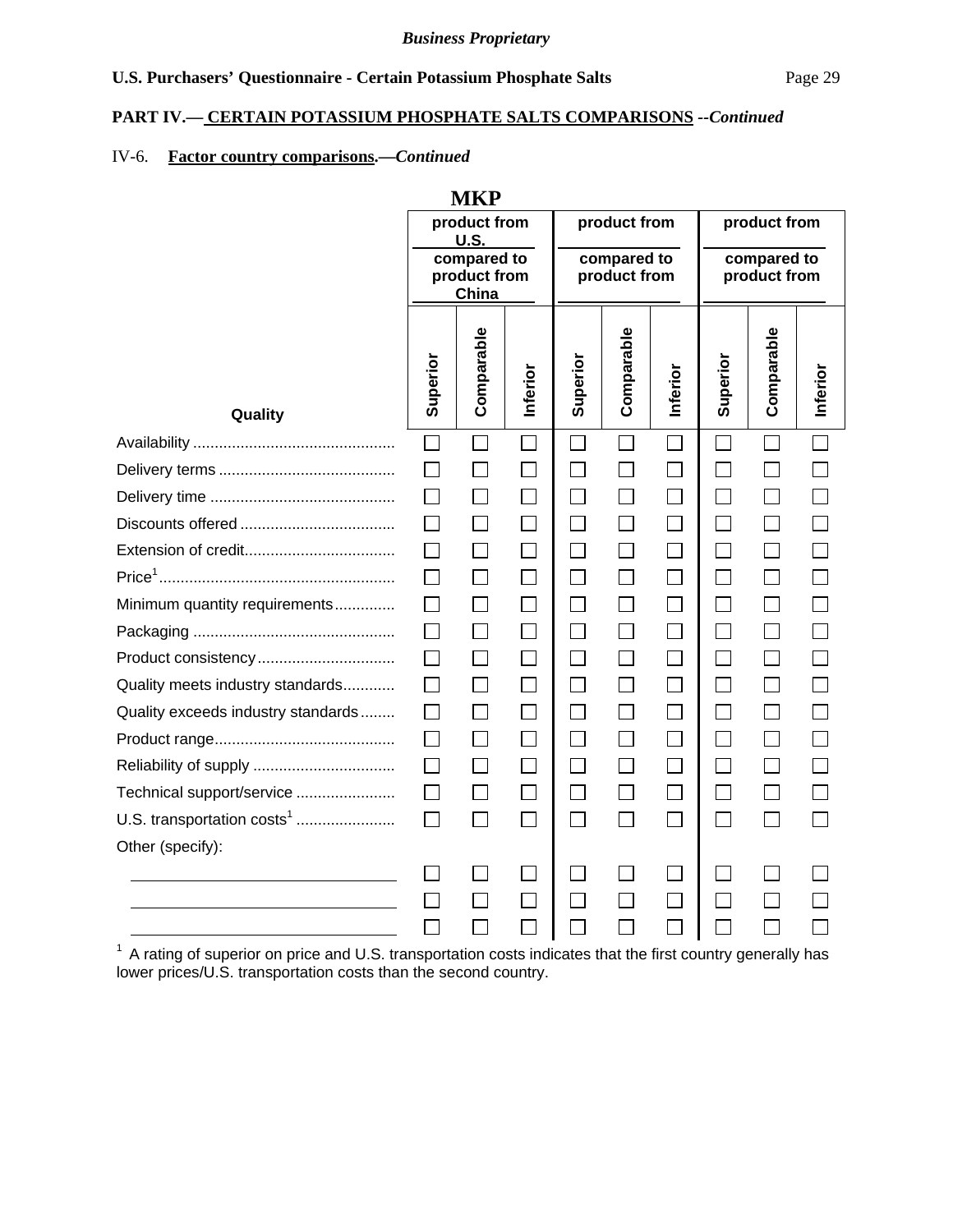#### **PART IV.— CERTAIN POTASSIUM PHOSPHATE SALTS COMPARISONS** *--Continued*

## IV-6. **Factor country comparisons.—***Continued*

| TKPP                                   |                                                     |              |              |                                             |              |                             |                                             |              |          |
|----------------------------------------|-----------------------------------------------------|--------------|--------------|---------------------------------------------|--------------|-----------------------------|---------------------------------------------|--------------|----------|
|                                        | product from<br>U.S.<br>compared to<br>product from |              |              | product from<br>compared to<br>product from |              |                             | product from<br>compared to<br>product from |              |          |
|                                        |                                                     | China        |              |                                             |              |                             |                                             |              |          |
| Quality                                | Superior                                            | Comparable   | Inferior     | Superior                                    | Comparable   | Inferior                    | Superior                                    | Comparable   | Inferior |
|                                        | $\Box$                                              | $\mathsf{I}$ | $\Box$       | $\Box$                                      | $\Box$       |                             |                                             |              |          |
|                                        | $\Box$                                              | ×            | n an an Aon  | $\overline{\phantom{a}}$                    |              | $\Box$                      |                                             |              |          |
|                                        | П                                                   | $\mathsf{L}$ | $\mathsf{L}$ | П                                           | $\mathsf{L}$ | $\mathbb{R}^2$              |                                             | $\mathbf{I}$ |          |
|                                        |                                                     |              |              | $\Box$                                      |              |                             |                                             |              |          |
|                                        |                                                     |              | $\mathsf{L}$ | $\mathbf{L}$                                |              | $\mathsf{L}$                |                                             |              |          |
|                                        | $\Box$                                              | $\Box$       | $\Box$       | П                                           | П            | $\Box$                      | $\Box$                                      | $\Box$       |          |
| Minimum quantity requirements          |                                                     |              | $\Box$       | П                                           |              |                             |                                             |              |          |
|                                        | $\mathsf{L}$                                        |              |              | $\Box$                                      |              | $\Box$                      |                                             |              |          |
| Product consistency                    | $\mathsf{L}$                                        | $\mathsf{I}$ | $\Box$       | $\Box$                                      |              |                             |                                             |              |          |
| Quality meets industry standards       | $\Box$                                              | $\Box$       | $\Box$       | $\Box$                                      | $\Box$       | $\Box$                      |                                             |              |          |
| Quality exceeds industry standards     | $\mathsf{L}$                                        | $\mathbf{I}$ | $\Box$       | $\Box$                                      |              | $\Box$                      |                                             |              |          |
|                                        |                                                     |              |              | $\Box$                                      |              |                             |                                             |              |          |
|                                        | П                                                   | $\mathsf{L}$ | $\Box$       | $\Box$                                      |              | $\mathcal{L}^{\mathcal{A}}$ |                                             |              |          |
| Technical support/service              | $\Box$                                              | $\mathsf{I}$ | $\Box$       | $\Box$                                      | $\mathsf{L}$ | $\vert \ \ \vert$           | $\blacksquare$                              |              |          |
| U.S. transportation costs <sup>1</sup> | П                                                   | $\Box$       | $\Box$       | $\Box$                                      | П            |                             | $\mathbb{R}^n$                              |              |          |
| Other (specify):                       |                                                     |              |              |                                             |              |                             |                                             |              |          |
|                                        |                                                     |              |              |                                             |              |                             |                                             |              |          |
|                                        |                                                     |              | $\Box$       |                                             |              |                             |                                             |              |          |
|                                        |                                                     |              | $\Box$       |                                             |              |                             |                                             |              |          |

 $1$  A rating of superior on price and U.S. transportation costs indicates that the first country generally has lower prices/U.S. transportation costs than the second country.